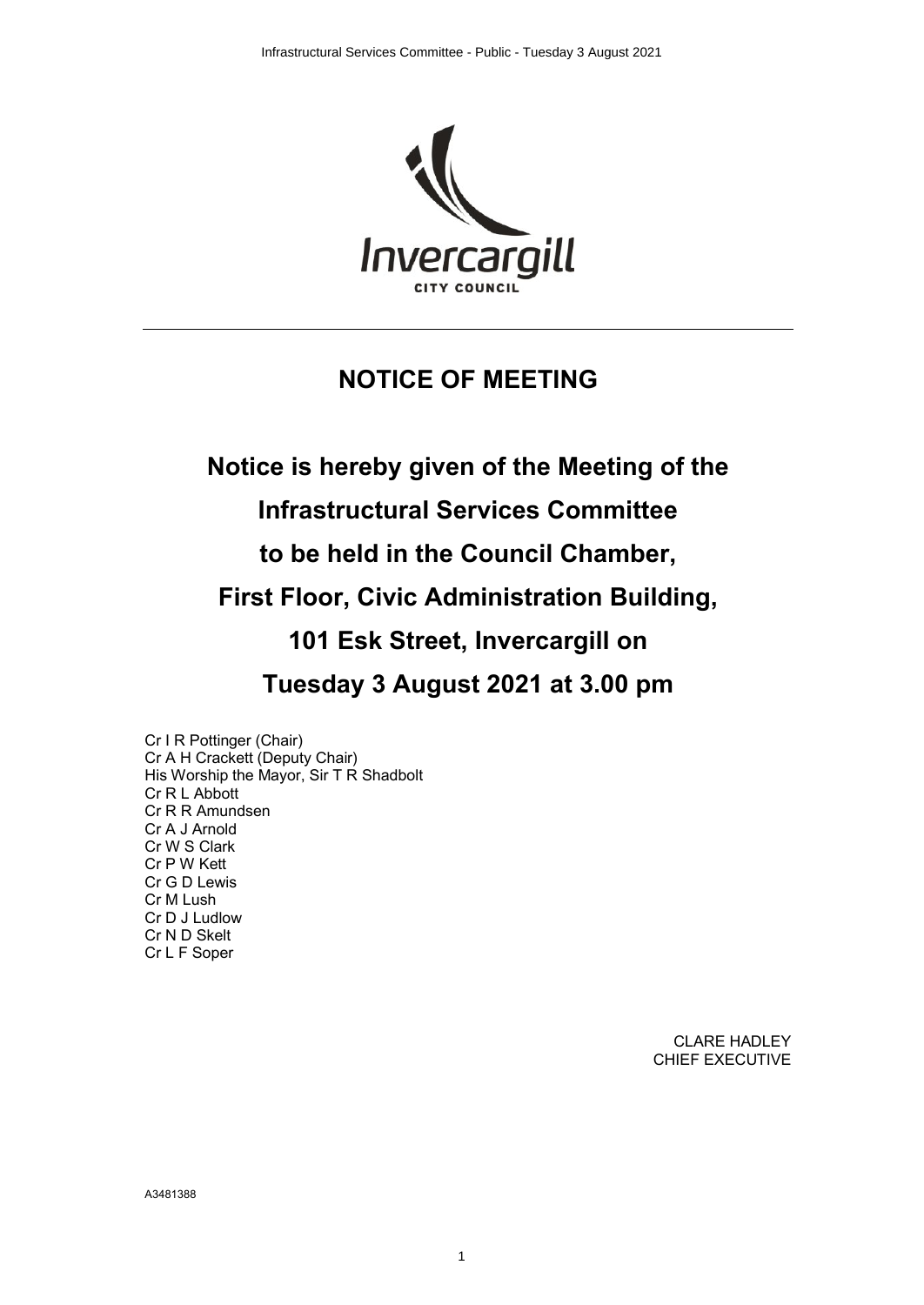## **Infrastructural Services Committee - Public**

03 August 2021 03:00 PM

### **Agenda Topic Page**

1. Apologies 2. Public Forum 2.1 Audio Crossing Signals - Mr Vic West 3. [Declaration of Interest](#page-3-0) 4 4. [Minutes of the Infrastructural Services Committee Meeting Held on 1 June 2021 \(A3420991\)](#page-4-0) 5 5. [Minutes of the Extraordinary Meeting of the Infrastructural Services Committee Held on 27](#page-9-0) [July 2021 \(3479076\)](#page-9-0) 10 6. Water Reform Update (Verbal Update) 7. [Drinking Water Compliance with Drinking Water Standards of New Zealand \(A3495739\)](#page-14-0) 15 8. [Electricity Infrastructure Capacity to Support Electric Vehicles \(A3495112\)](#page-18-0) 19 9. [Activity Report \(A3482028\)](#page-20-0) 21

10. Public Excluded Session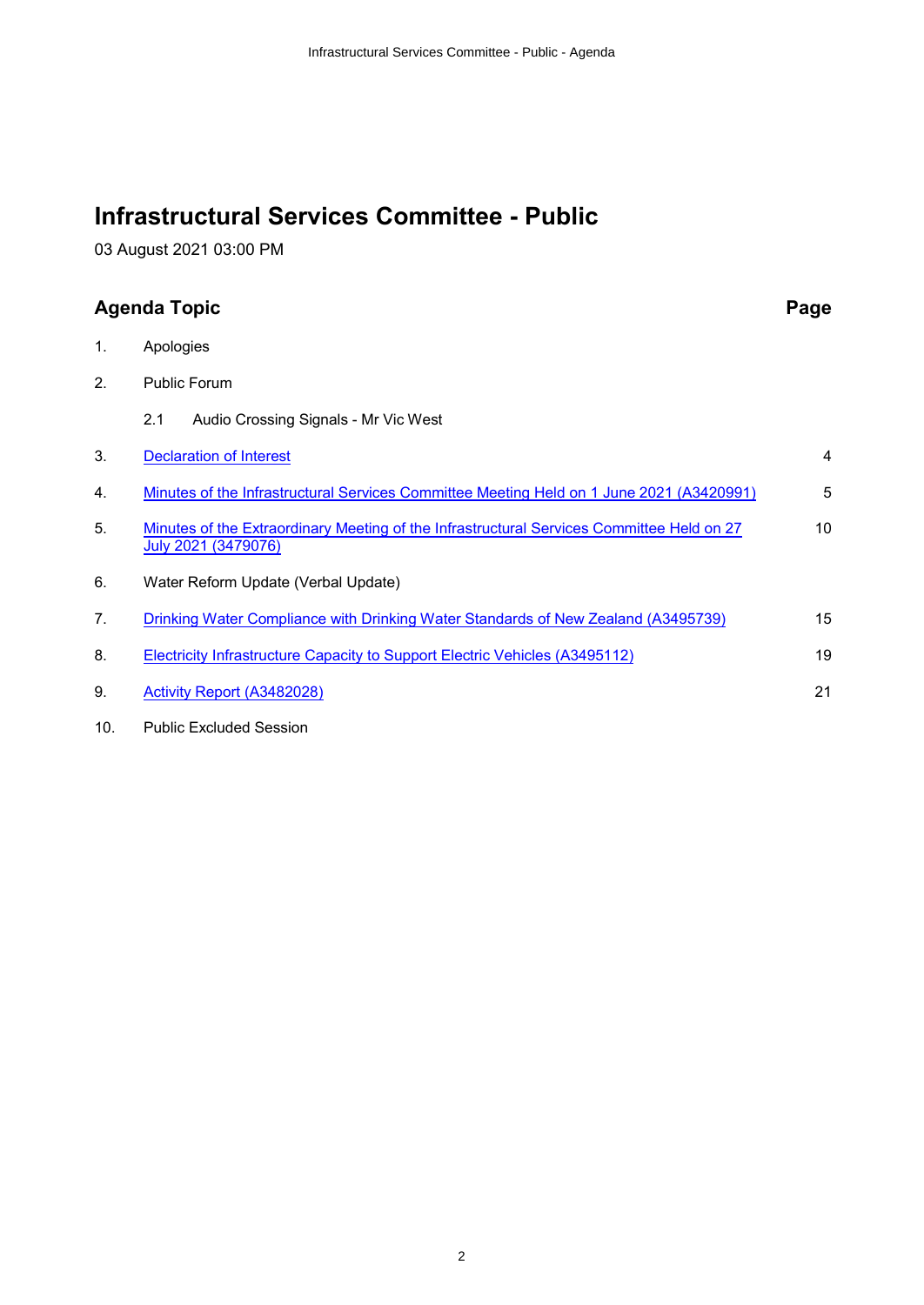#### **Public Excluded Session**

Moved, seconded that the public be excluded from the following parts of the proceedings of this meeting; with the exception of the external appointees, Mr Jeff Grant and Mr Lindsay McKenzie, namely,

- *(a) Confirmation of Minutes of the Public Excluded Session of the Infrastructural Services Committee meeting held on 1 June 2021*
- *(b) Confirmation of Minutes of the Public Excluded Session of the Extraordinary meeting of the Infrastructural Services Committee held on 27 July 2021*

The general subject of each matter to be considered while the public is excluded, the reason for passing this resolution in relation to each matter, and the specific grounds under section 48(1) of the local government official information and meetings act 1987 for the passing of this resolution are as follows:

| subject<br>General<br>οf<br>each<br>matter<br>to<br>be<br>considered                                                                                                                                                             | Reason for passing this<br>resolution in relation to<br>each matter                                                                                                                                                     | Ground(s)<br>under<br>Section 48(1) for<br>the<br>passing<br>οf<br>this<br>resolution                                                                                                                        |
|----------------------------------------------------------------------------------------------------------------------------------------------------------------------------------------------------------------------------------|-------------------------------------------------------------------------------------------------------------------------------------------------------------------------------------------------------------------------|--------------------------------------------------------------------------------------------------------------------------------------------------------------------------------------------------------------|
| Confirmation<br>Ωf<br>(a)<br><b>Minutes</b><br>0f<br>the<br><b>Public</b><br>Excluded<br>Ωf<br>Session<br>the<br>Infrastructural<br><b>Services Committee</b><br>meeting held on 1<br>June 2021                                  | Section 7(2)(i)<br>Enable any local authority<br>holding the information to<br>carry on, without prejudice<br>disadvantage,<br><b>or</b><br>(including<br>negotiations<br>industrial<br>commercial and<br>negotiations) | Section $48(1)(a)$<br>That the public<br>conduct of this item<br>would be likely to<br>result in the disclosure<br>of information for<br>which good reason for<br>withholding would<br>exist under Section 7 |
| Confirmation<br>οf<br>(b)<br><b>Minutes</b><br>οf<br>the<br>Public<br>Excluded<br>Session<br>Ωf<br>the<br>Extraordinary<br>of<br>meeting<br>the<br>Infrastructural<br><b>Services Committee</b><br>on 27<br>held<br>July<br>2021 | Section 7(2)(i)<br>Enable any local authority<br>holding the information to<br>carry on, without prejudice<br>disadvantage,<br><b>or</b><br>(including<br>negotiations<br>commercial and industrial<br>negotiations)    | Section $48(1)(a)$<br>That the public<br>conduct of this item<br>would be likely to<br>result in the disclosure<br>of information for<br>which good reason for<br>withholding would<br>exist under Section 7 |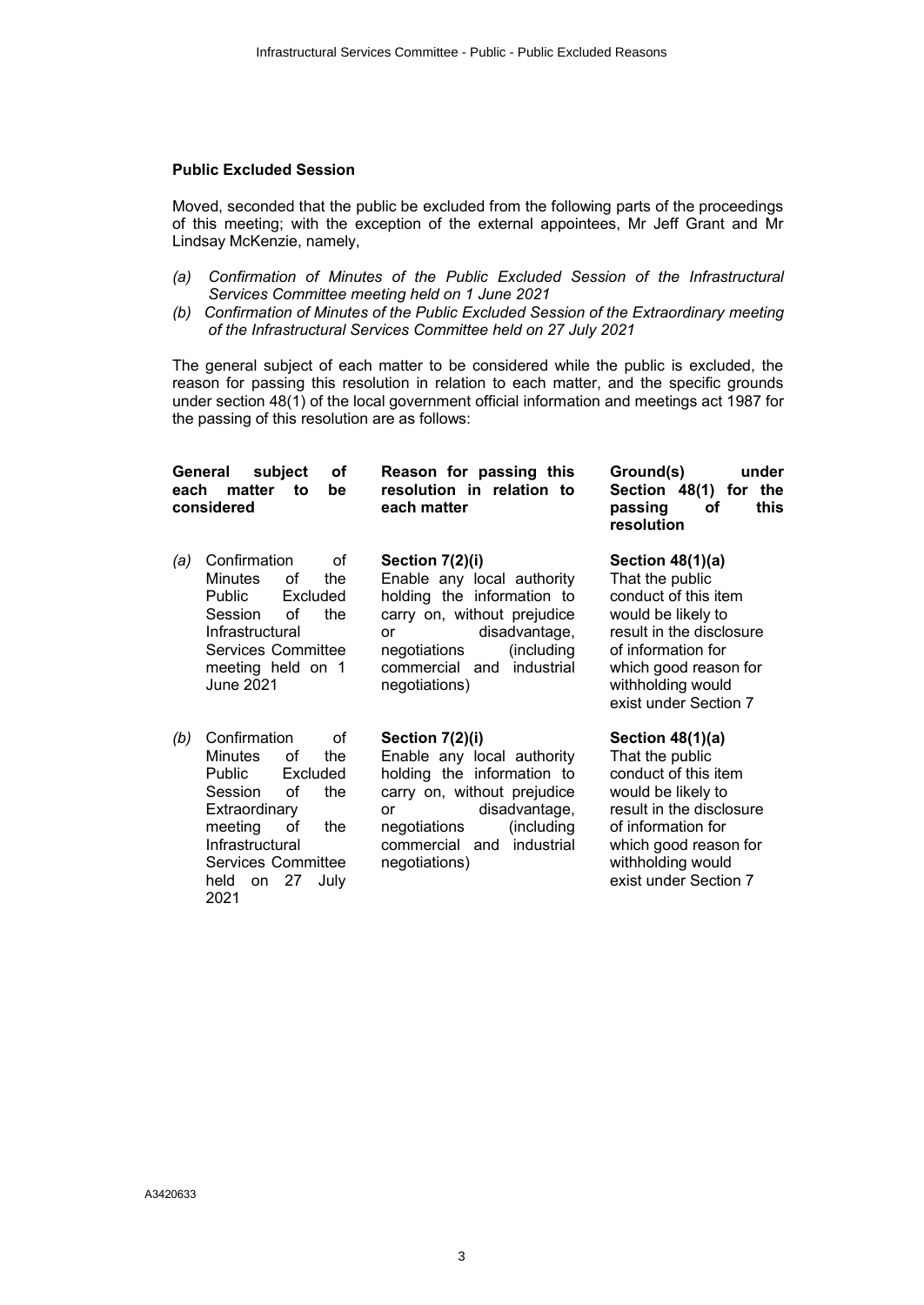#### **Declaration of Interest**

- <span id="page-3-0"></span>1. Members are reminded of the need to stand aside from decision-making when a conflict arises between their role as an elected representative and any private or other external interest they might have.
- 2. Elected members are reminded to update their register of interests as soon as practicable, including amending the register at this meeting if necessary.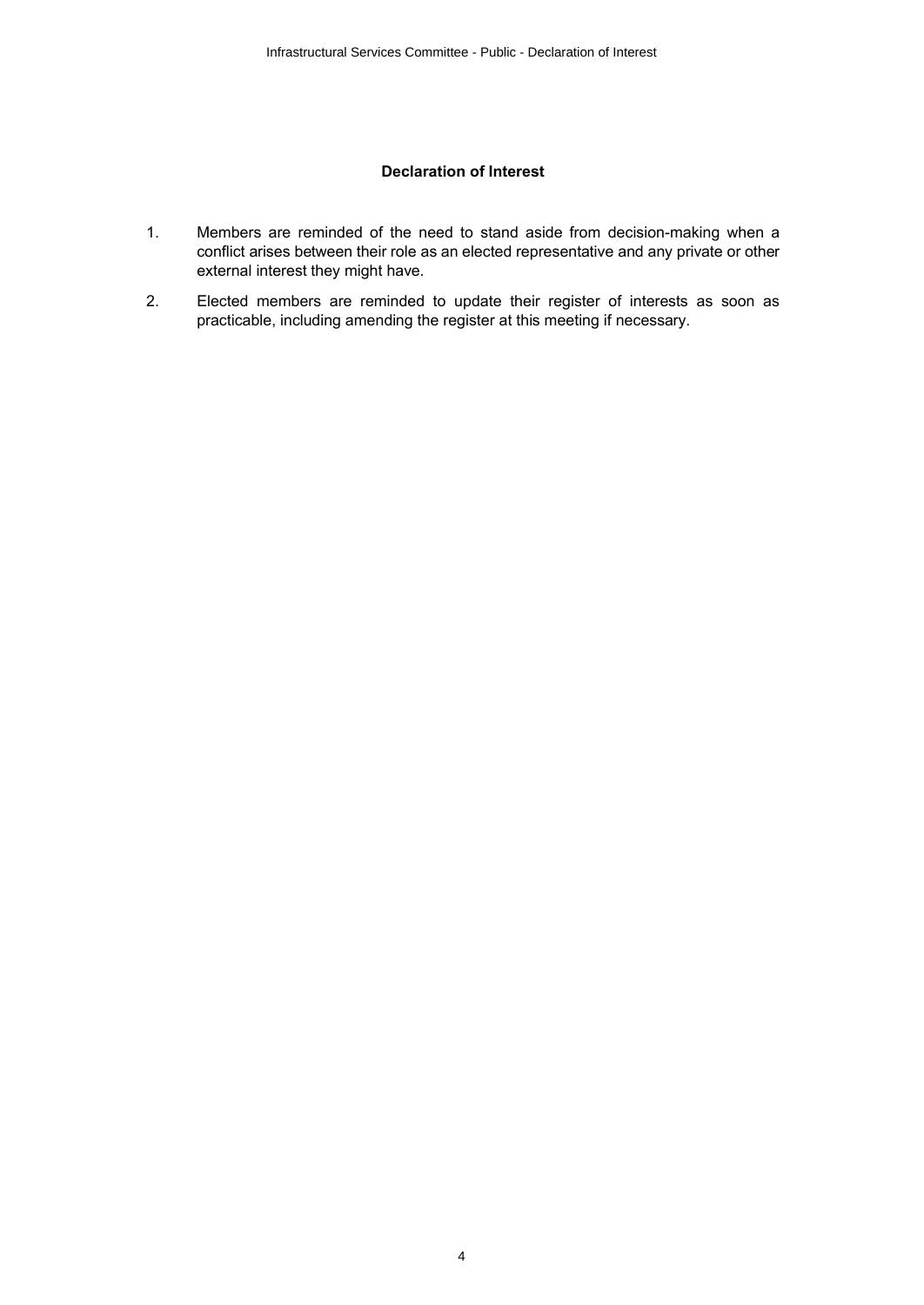#### <span id="page-4-0"></span>**MINUTES OF A MEETING OF THE INFRASTRUCTURAL SERVICES COMMITTEE HELD IN THE COUNCIL CHAMBER, FIRST FLOOR, CIVIC ADMINISTRATION BUILDING, 101 ESK STREET, INVERCARGILL ON TUESDAY 1 JUNE 2021 AT 3.00 PM**

**PRESENT:** Cr I R Pottinger (Chair) Cr A H Crackett (Deputy Chair) His Worship the Mayor, Sir T R Shadbolt (via zoom) Cr R L Abbott Cr R R Amundsen Cr A J Arnold Cr W S Clark Cr P W Kett Cr G D Lewis Cr M Lush Cr D J Ludlow Cr N D Skelt Cr L F Soper Mr J Grant – External Appointee Mr L McKenzie– External Appointee (via zoom)

**IN ATTENDANCE:** Mr N Peterson – Bluff Community Board Member Mrs C Hadley – Chief Executive Ms E Moogan – Group Manager – Infrastructure Mr S Gibling – Group Manager – Leisure and Recreation Ms C Rain – Manager – Parks and Recreation Ms H Guise – Senior Council Land Advisor Ms K Davidson – Digital Content Creator Mrs T Amarasingha – Governance Advisor Ms M Sievwright – Governance Officer Ms M Cassiere – Executive Governance Officer

#### 1. **APOLOGIES**

Cr Arnold and Cr Amundsen for lateness.

Moved Cr Pottinger, seconded Cr Abbott and **RESOLVED** that the apologies be accepted.

#### 2. **PUBLIC FORUM**

Nil.

#### 3. **MINOR LATE ITEMS**

- 3.1 Minutes of the Hearing for the Regional Public Transport Plan Held on 27 April 2021
- 3.2 Southland Regional Public Transport Plan 2021 2031

Moved Cr Pottinger, seconded Cr Lewis and **RESOLVED** that the minor late items be received.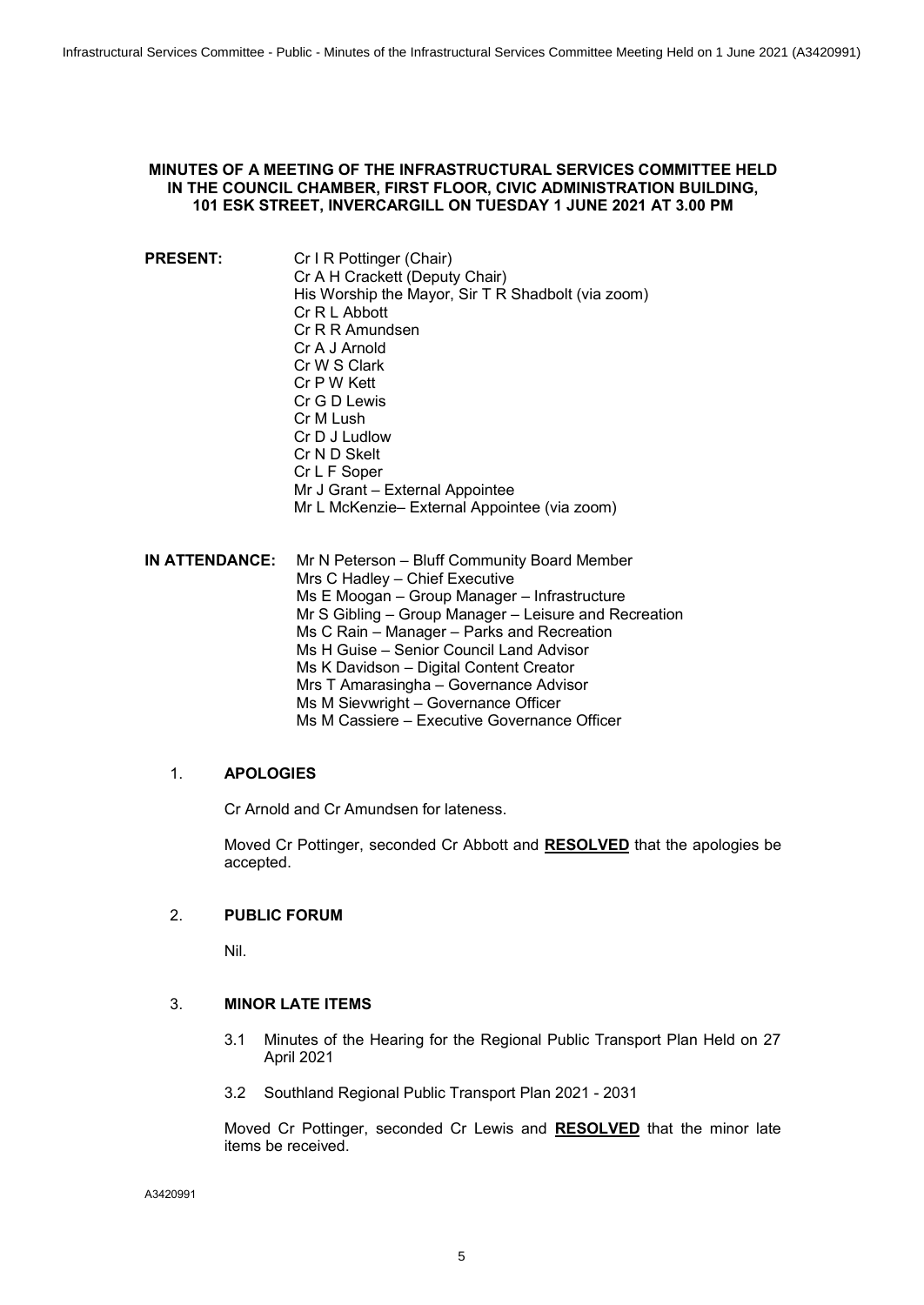#### 4. **MINUTES OF THE INFRASTRUCTURAL SERVICES COMMITTEE MEETING HELD ON 7 APRIL 2021** A3377633

Moved Cr Skelt, seconded Cr Ludlow and **RESOLVED** that the minutes of the Infrastructural Services Committee held on 7 April 2021 be confirmed.

Cr Soper asked for clarity about the resolutions around the Kew Park Reserve classification and enquired about an additional recommendation to note the exchange of land.

**Note:** Cr Arnold arrived at 3.06 pm.

It was noted that after the transfer of land to Council, the exchange of land would be advertised for public consultation as per the Reserves Act process.

The motion, now put, was **RESOLVED** in the affirmative.

#### 5. **MINUTES OF THE EXTRAORDINARY MEETING OF THE INFRASTRUCTURAL SERVICES COMMITTEE HELD ON 11 MAY 2021** A3406985

Moved Cr Lewis, seconded Cr Abbott and **RESOLVED** that the minutes of the Infrastructural Services Committee held on 11 May 2021 be confirmed.

#### 6. **GOSTELOW LEGACY - LOCATION** A3410000

Staff spoke to the report and noted that consultations were held with the community around the Gostelow Legacy. The two options of Dunns Road/Oreti Road corner reflected the preference of the community to build a pump track.

Moved Cr Clark, seconded Cr Arnold that the Infrastructural Services Committee:

- 1. Receive the report "The Gostelow Legacy (\$90,000 Bequest for Otatara Community)".
- 2. Approve the recommendation that Derek Gostelow's \$90,000 bequest which provided the financial impetus for the project be spent on Option 2: Dunns Road/Oreti Road corner (Road Reserve).
- 3. Acknowledge and give thanks for the significant work Ms Ivey has undertaken with both the Otatara Community and Council to ensure the legacy achieves its intended purpose.

In response to a query regarding open drains in the preferred option, it was noted that necessary steps would be taken to mitigate the issue through landscaping and planting.

The motion, now put, was **RESOLVED** in the affirmative.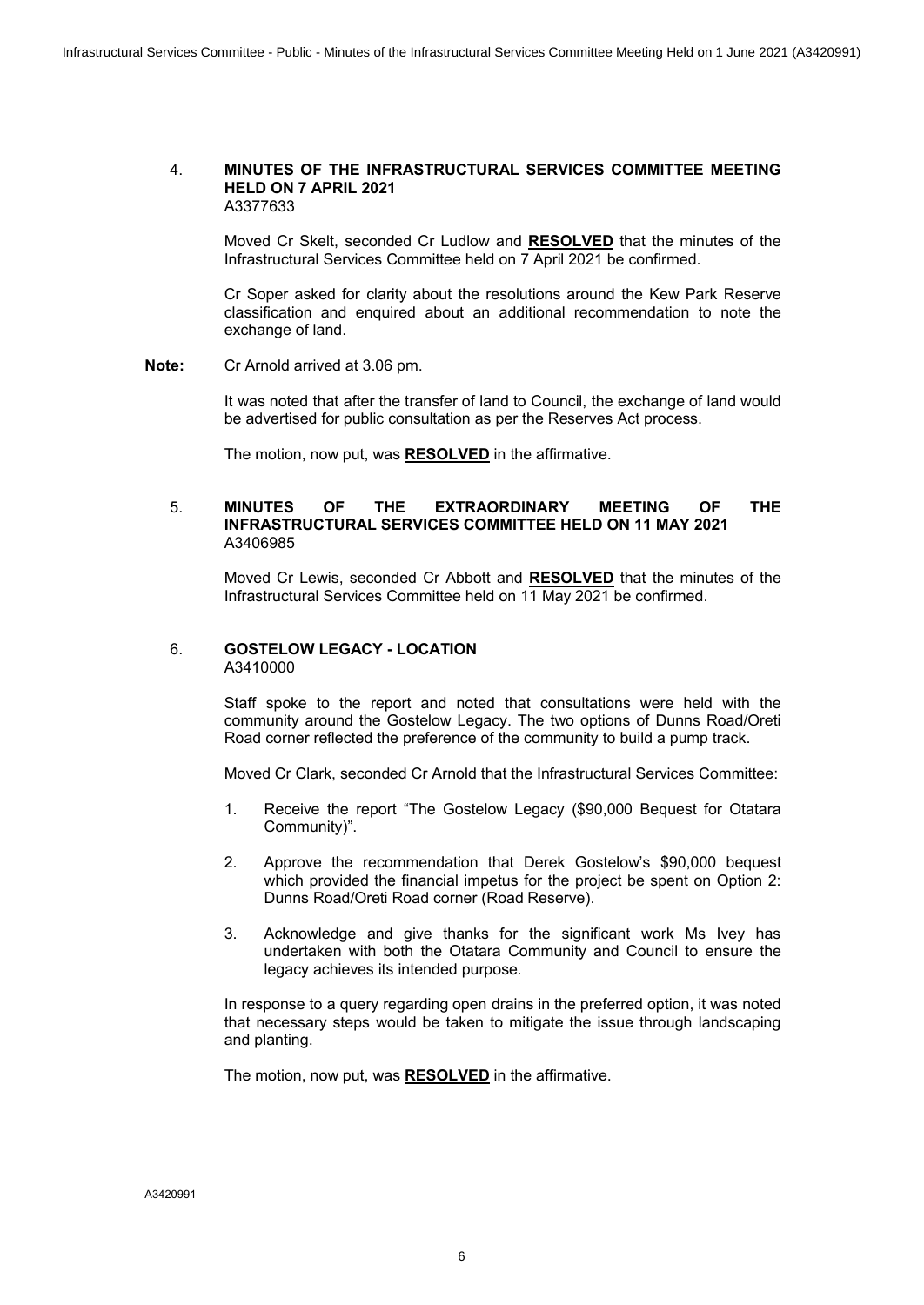#### 7. **DISPOSAL OF LAND FOR SALE HIGHWAY PURPOSES (REVISED)** A3420706

Moved Cr Ludlow, seconded Cr Clark and **RESOLVED** that the Infrastructural Services Committee:

1. Receive the report "Disposal of Land for State Highway Purposes (Revised)".

#### **Recommendations to council**

- 1. The land is disposed of by way of vesting in the Crown as road (State Highway purposes) pursuant to Section 114(2)(c) of the Public Works Act 1981.
- 2. The Chief Executive be given delegated authority to sign the Consent in the form presented as Appendix 1 (A3421080) hereto.

#### 8. **SOUTHLAND REGIONAL SPACES AND PLACES STRATEGY** A3399313

Staff spoke to the report and noted that the significant collaboration between Sport Southland, the three Councils and key local funders within the Southland region to plan for the region's spaces and places with a focus on sport, recreation and leisure. The strategy would be a key document which would assist the Councils and funders in making informed decisions for future investment into sport and recreation assets.

**Note:** Cr Crackett and Cr Skelt abstained from voting due to a conflict of interest.

Moved Cr Ludlow, seconded Cr Soper that the Infrastructural Services Committee:

- 1. Receive the report "Southland Regional Spaces and Places Strategy".
- 2. Endorse the Southland Regional Spaces and Places Strategy; and
	- a. recognise the Southland Regional Spaces and Places Strategy as a guiding document for future sport, active recreation and play facility development within Invercargill City boundary;
	- b. note the five strategic challenges and the approach for managing future projects;
	- c. support the implementation of the three frameworks (governance, planning and investment) included within the strategy;
	- d. support the implementation of the strategy, where practical and possible, with the partner agencies, councils and funders;
	- e. request report back on progress made in early 2022 in time for the Annual Plan deliberations.

The motion, now put, was **RESOLVED** in the affirmative.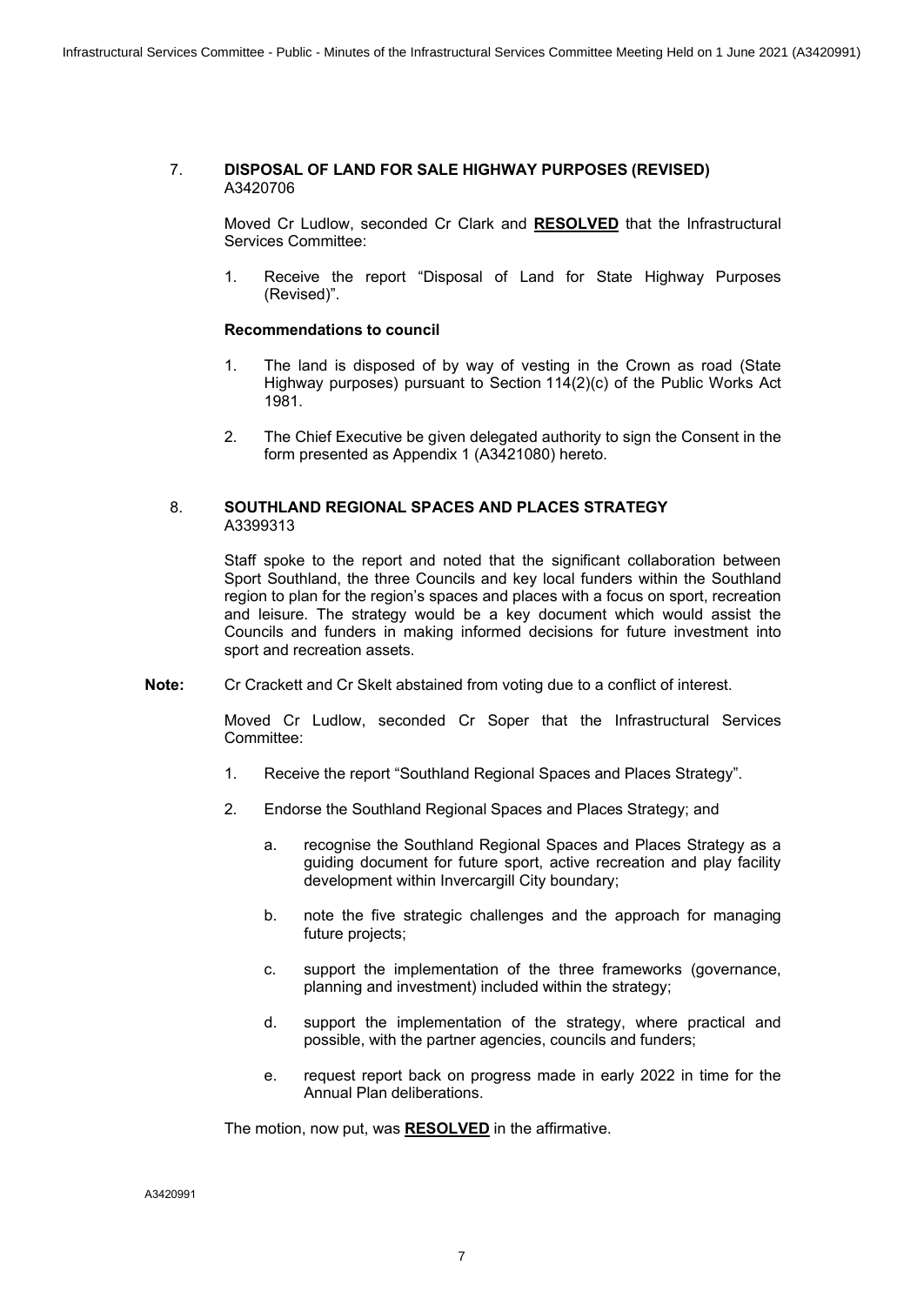#### 9. **ACTIVITY REPORT**  A3406753

Staff spoke to the report and highlighted key points. Positive support had been received for the cycle path trial on Deveron Street. The work with regard to the pathway along Dunns Road was due to its usage as a two - way cycle path, which was illegal and the work would ensure compliance with land transport rules. For the drilling of test bores for alternative water source, proposals for providers would be prepared.

**Note:** Cr Amundsen arrived at 3.22 pm

Moved Cr Abbott, seconded Cr Soper and **RESOLVED** that the Infrastructural Services Committee:

1. Receives the report "Activity Report".

#### 10. **URGENT BUSINESS**

Nil.

#### 11. **MINOR LATE ITEMS**

Moved Cr Skelt, seconded Cr Clark and **RESOLVED** that the Infrastructural Services Committee:

- 1. Receive the Minutes of the Hearing for the Regional Public Transport Plan held on 27 April 2021 for confirmation.
- 2. Receive the Southland Regional Public Transport Plan 2021 2031.

#### 12. **PUBLIC EXCLUDED SESSION**

Moved Cr Soper, seconded Cr Lewis and **RESOLVED** that the public be excluded from the following parts of the proceedings of this meeting, with the exception of the External Advisors, Mr Jeff Grant and Mr Lindsay McKenzie; namely:

*(a) Confirmation of Minutes of the Public Excluded Session of Infrastructural Services Committee held on 7 April 2021*

The general subject of each matter to be considered while the public is excluded, the reason for passing this resolution in relation to each matter, and the specific grounds under Section 48(1) of the Local Government Official Information and Meetings Act 1987 for the passing of this resolution are as follows:

| General subject<br>0f<br>each matter to<br>be<br>considered                 | Reason for passing this<br>resolution in relation to<br>each matter         | Ground(s)<br>under<br>Section 48(1) for the<br>passing<br>this<br>of<br>resolution |  |
|-----------------------------------------------------------------------------|-----------------------------------------------------------------------------|------------------------------------------------------------------------------------|--|
| Confirmation<br>0f<br>(a)<br>Minutes of<br>the<br>Excluded<br><b>Public</b> | Section 7(2)(i)<br>Enable any local authority<br>holding the information to | Section $48(1)(a)$<br>That the public<br>conduct of this item                      |  |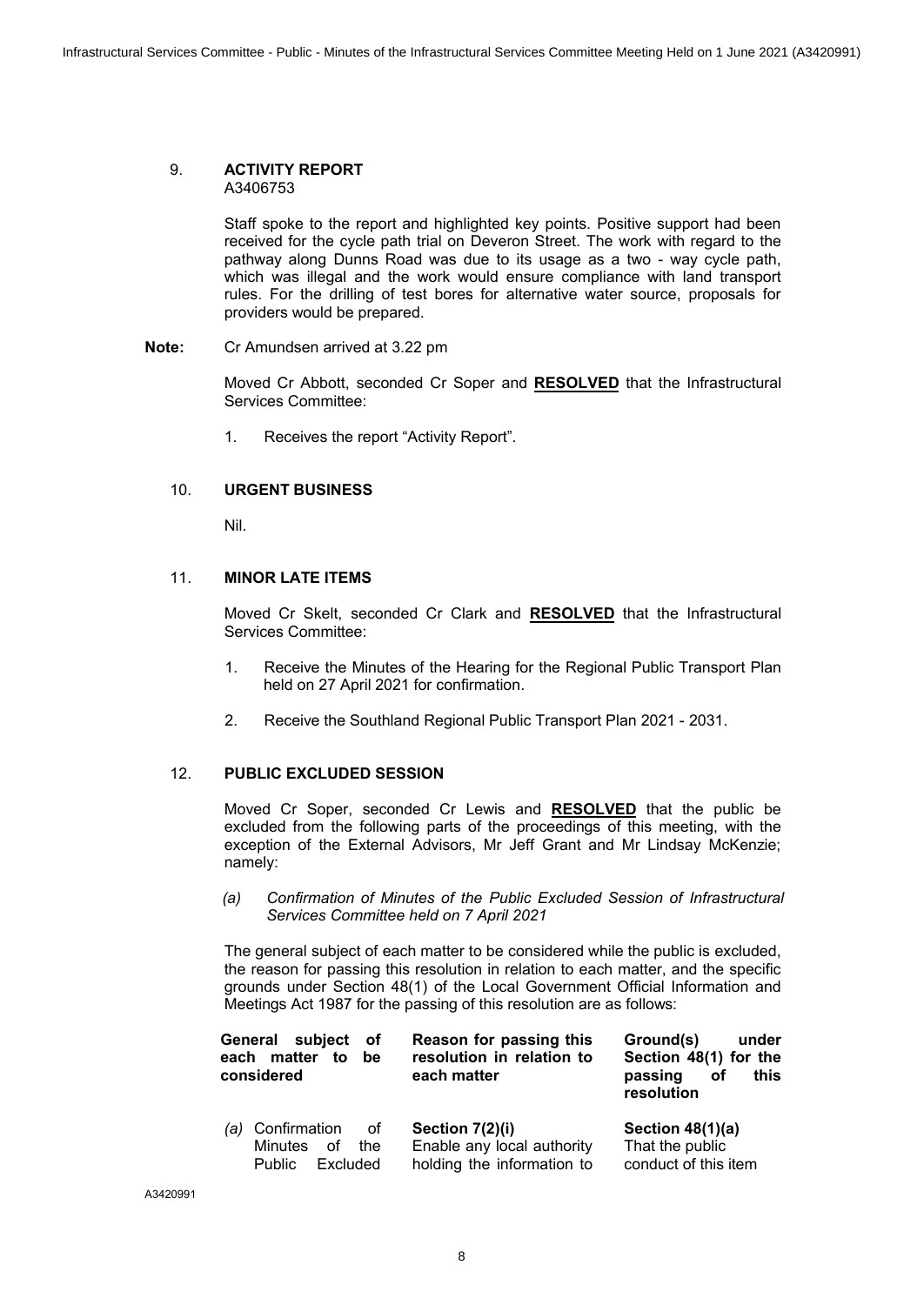| subject<br>General<br><b>of</b><br>each matter<br>to<br>be<br>considered      |            | Reason for passing this<br>resolution in relation to<br>each matter                                                             | Ground(s)<br>under<br>Section 48(1) for the<br>this<br>passing<br>οf<br>resolution                                                          |
|-------------------------------------------------------------------------------|------------|---------------------------------------------------------------------------------------------------------------------------------|---------------------------------------------------------------------------------------------------------------------------------------------|
| Session<br>Infrastructural<br><b>Services</b><br>Committee<br>on 7 April 2021 | οf<br>held | carry on, without prejudice<br>disadvantage,<br>or<br>(including)<br>negotiations<br>commercial and industrial<br>negotiations) | would be likely to<br>result in the disclosure<br>of information for<br>which good reason for<br>withholding would<br>exist under Section 7 |

There being no further business, the meeting finished at 3.28 pm.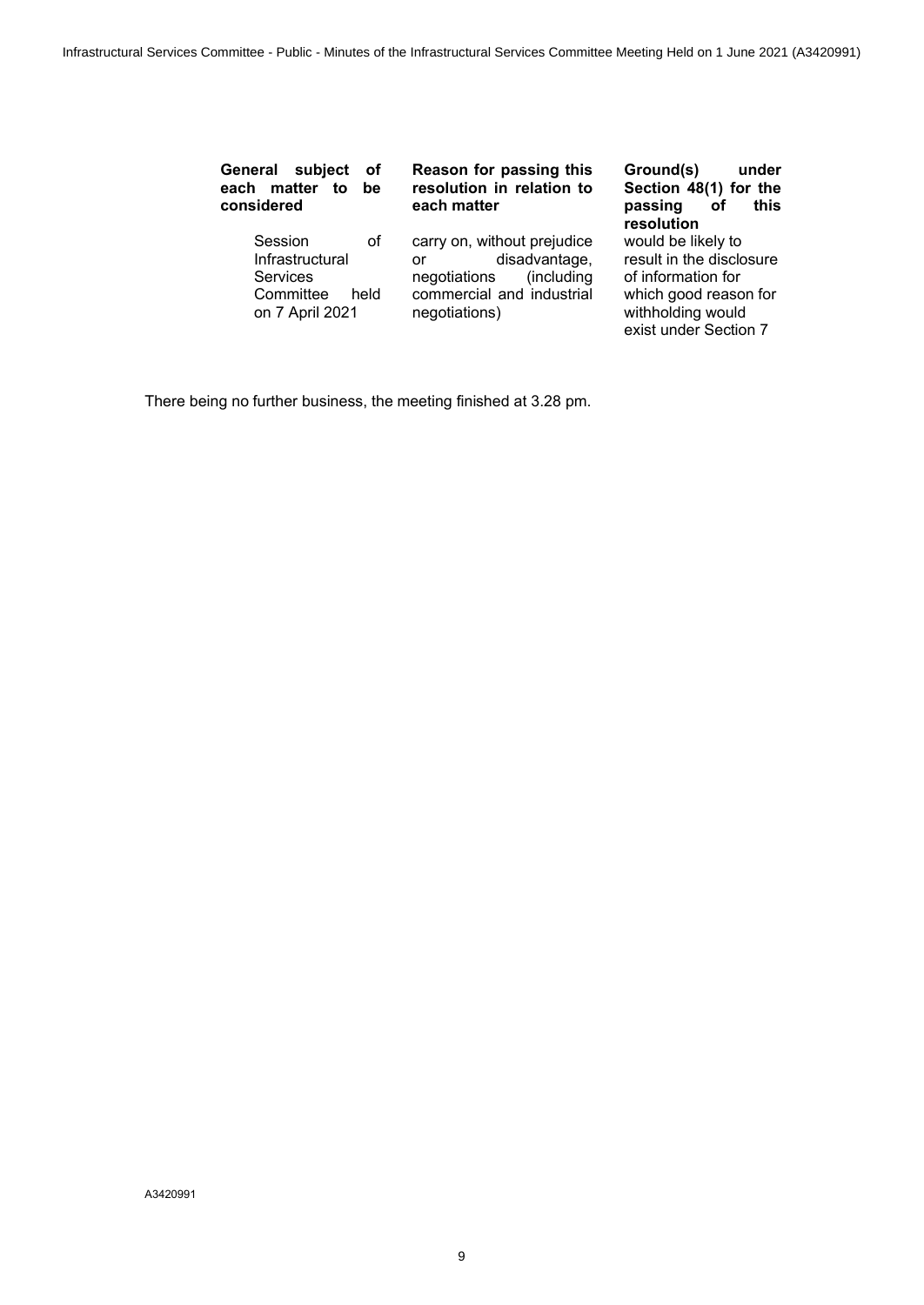#### <span id="page-9-0"></span>**MINUTES OF THE EXTRAORDINARY MEETING OF THE INFRASTRUCTURAL SERVICES COMMITTEE HELD IN THE COUNCIL CHAMBER, FIRST FLOOR, CIVIC ADMINISTRATION BUILDING, 101 ESK STREET, INVERCARGILL ON TUESDAY 27 JULY 2021 AT 3.10 PM**

**PRESENT:** Cr I R Pottinger (Chair) Cr A H Crackett (Deputy Chair) His Worship the Mayor, Sir T R Shadbolt Cr R L Abbott Cr R R Amundsen Cr A J Arnold Cr W S Clark Cr P W Kett Cr G D Lewis Cr D J Ludlow Cr M Lush Cr N D Skelt Cr L F Soper Mr J Grant – External Appointee Mr L McKenzie – External Appointee **IN ATTENDANCE:** Mrs G Henderson – Bluff Community Board Mr N Peterson – Bluff Community Board Mrs C Hadley – Chief Executive Ms E Moogan – Group Manager – Infrastructure Mr M Day – Group Manager – Finance and Assurance Mr S Gibling – Group Manager – Leisure and Recreation Ms T Hurst – Group Manager – Customer and Environment Mr P Thompson – Executive Manager – Office of the Chief Executive Mr R Pearson – Manager – Roading Ms T Browne – Delivery Manager – Project Management Office Ms L Knight – Manager – Strategic Communications

- Ms H McLeod Strategic Projects Communications Lead
	- Ms K Davidson Digital Content Creator
	- Ms M Cassiere Executive Governance Officer

#### 1. **MAJOR LATE ITEM**

Moved Cr Pottinger, seconded Cr Crackett and **RESOLVED** that the Major Late Item, City Streets Upgrade – Detailed Cost Information, be accepted and that it be considered in Public Excluded.

#### 2. **APOLOGIES**

Nil.

#### 3. **PUBLIC FORUM**

#### 3.1 **Closure of Don and Esk Streets**

Mr Ben Fokkens of Shoe Clinic was in attendance to speak about the closure of Don Street and Esk Street. He said that he was in favour of the city build development however, the closure of the streets for 14 months seemed extremely long and unreasonable. He explained that two years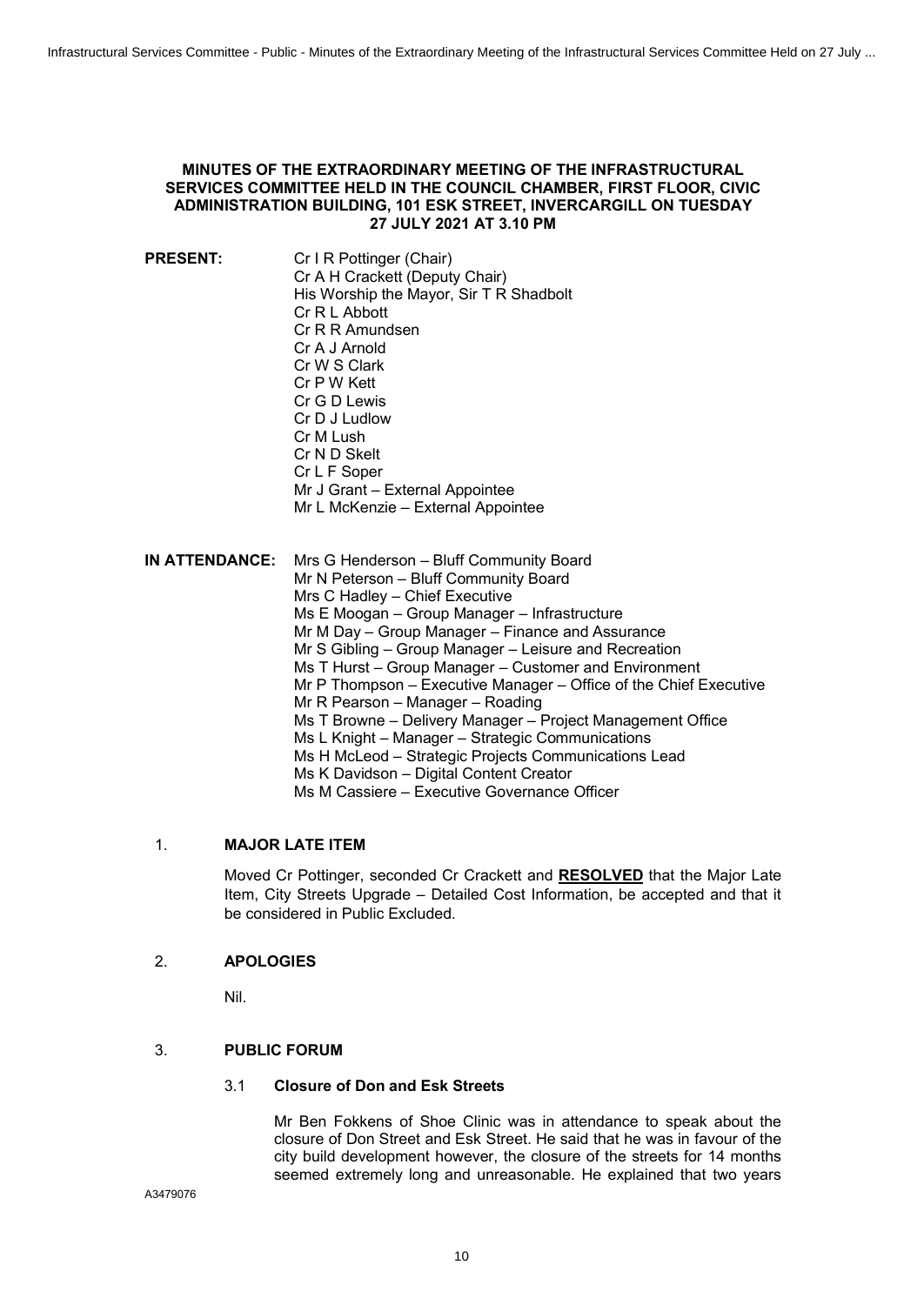ago, during the upgrade of pipes in Tay Street for two months, the retailers experienced a decrease of 30% in trade and asked what would be the expectations for the retailers with the closure of Don Street and Esk Street for 14 months. Mr Fokkens proposed that the contractor, Downers, increase man-power and work schedule to complete the street works at an accelerated pace.

In response to queries, Mr Fokkens said that the majority of the retailers understand the need for the work however they were distressed with the time frame of the streets' closure. He also noted that that reduction in the operating costs would be helpful, however a reduction of 30% in trade would be hard for most retailers. Mr Fokkens stated that free or limited car parking could entice people back to the Esk Street area however, those would have to be policed. He further stated that incentivised parking based on receipt of a purchase would be of help with the issue of limited parking.

The Chair thanked Mr Fokkens for taking the time to attend the meeting.

#### 3.2 **Closure of Don and Esk Streets**

Mr Bernie Brown of McKnight and Brown was in attendance to speak about the closure of Don Street and Esk Street and asked whether the current state of the streets would allow access for all people including the elderly and disabled. Mr Brown stated that there had to be a better way to complete the street work.

In response to a query about whether he had any thoughts or solutions for the issue of road closures, Mr Brown said that looking at ways to reduce the timeframe of road closures would be helpful.

In response to a query about Barnes Dance crossings, Mr Brown said that it could be a huge plus.

In response to a query whether a shuttle could be arranged for customers, Mr Brown said that shuttles were already arranged, to a certain extent, for customers who were elderly or disabled. Mr Brown also stated that perhaps the contractor could use shuttle service for their workers who would be working at the sites.

The Chair thanked Mr Brown for taking the time to attend the meeting.

#### 4. **DECLARATIONS OF INTEREST**

Nil.

#### 5. **CITY STREETS UPGRADE – DESIGN COMPLETION** A3479316

Mr John Green, Chair of the City Centre governance group, Mr Russell Pearson and Ms Tess Browne were in attendance to speak to this item. Mr Pearson took the meeting through a power point presentation of the City Streets Upgrade (A3500363).

**Note:** Cr Lush left the meeting at 3.43 pm.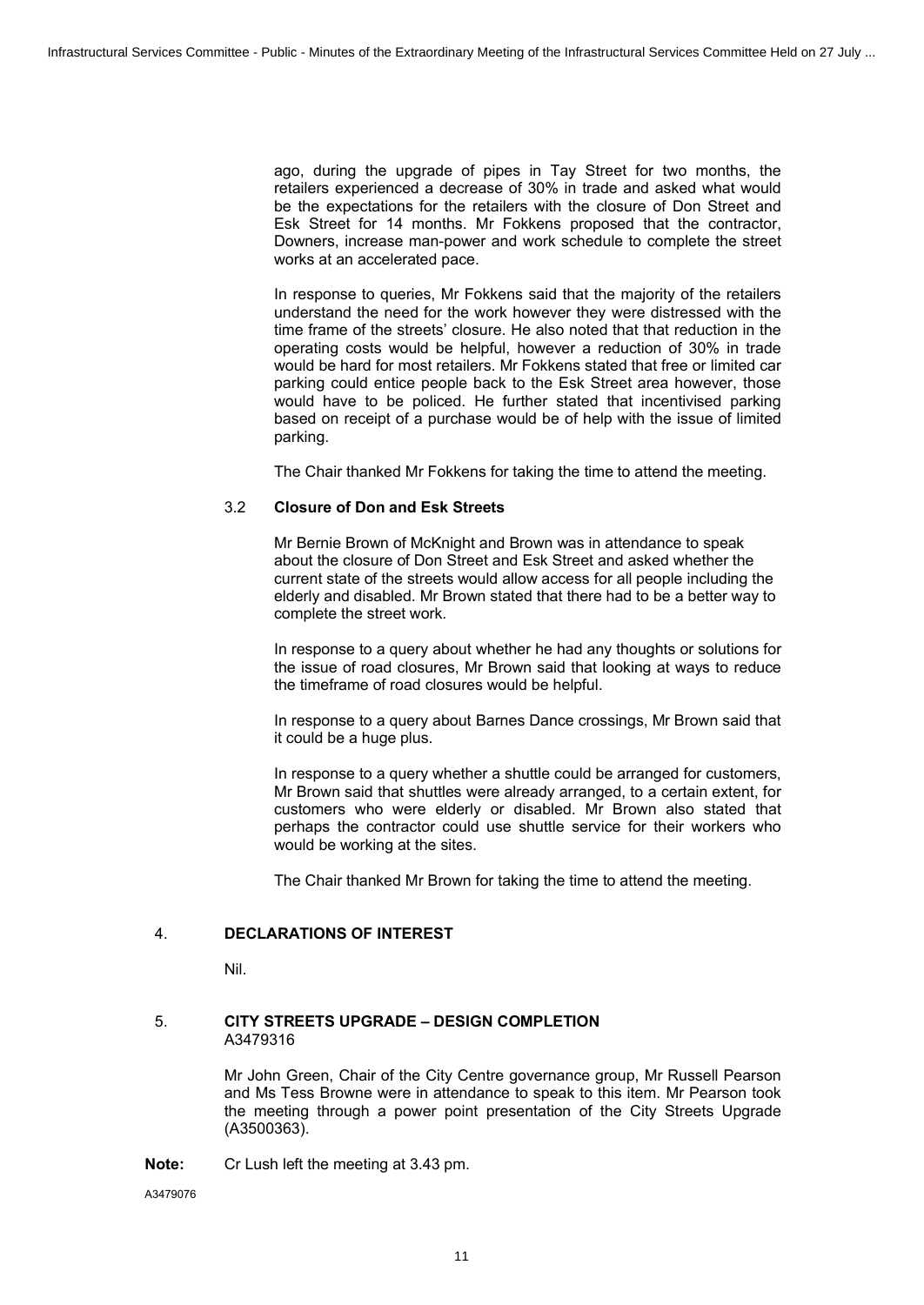#### **Note:** Cr Lush re-joined the meeting at 3.46 pm.

Mr Pearson noted that aspects of the City Streets Upgrade had been completed and that the implementation of the Upgrade plan would now begin.

Mr Green said that there were three aspects of the build which should be considered: timeline of the build, mitigation of impact and how do we think and act differently. He said that some of these aspects were already being discussed and although each impact may not be mitigated, it would reduce the impact as much as possible.

In response to several queries about drop – off zones, free or receipted parking areas, Barnes Dance crossings, and difficulty of getting from Wachner Place across to Hallensteins, Mr Pearson noted that the left turn area near Esk Street could be turned into a drop – off zone and also stated that the public bus service was available to drop people off in the city center. Mr Pearson noted that places which could be turned into short term parking need to be identified, and he stated there were discussions in place to reduce some of the issues.

In response to a query about rates relief for the retailers to help with the potential drop off of 30% in trade, Ms Moogan said that rates relief would become part of the costs of the project and those costs would be borne by the community of ratepayers. Ms Moogan also noted that the benefit and disruption of the project would have to be balanced, as well as keeping the streets promoted and activated. Ms Moogan further elaborated that there had been heavy infrastructure builds around the country with significantly longer closures during which rates relief had not been granted, and that Invercargill had undergone long closures in the past without providing rates relief, and from staff perspective rates relief would not be recommended.

In response to a query whether the contractor would have the capacity for a double work force, which would also include the health and safety aspect of the work force, Mr Pearson stated that the work schedule included work from Monday to Friday which would start from seven am to six pm during these months, while work hours may increase and vary during the summer months. Mr Pearson also noted that some type of work will have to be done in the night due to the nature of the work and noise levels, while some parts of the work would have to be completed in a sequential manner.

In response to a query about whether the opening of Farmers would provide impact to the issue of parking, Mr Pearson noted that the opening would create a parking for 250 cars which would provide access to Esk Street and significantly lessen the impact of loss of traffic.

In response to a query about providing incentives to the contractor to expedite the delivery timeframe, Mr Pearson noted that the type of contract was that of cost reimbursement. He stated that the approach with the contractor was that of penalties in case of delay in deliveries and that creating incentive programmes would not be a way to go. He noted that the programmes designed with the contractor would be to deliver at the fastest possible time frame.

Ms Moogan noted that staff had worked with specialists on the contract and had looked at all types of contracts. She also noted that there were constraints in Esk Street that would contribute for the stated time frame of 14 months closure. These included the existing hoardings for building works, the number of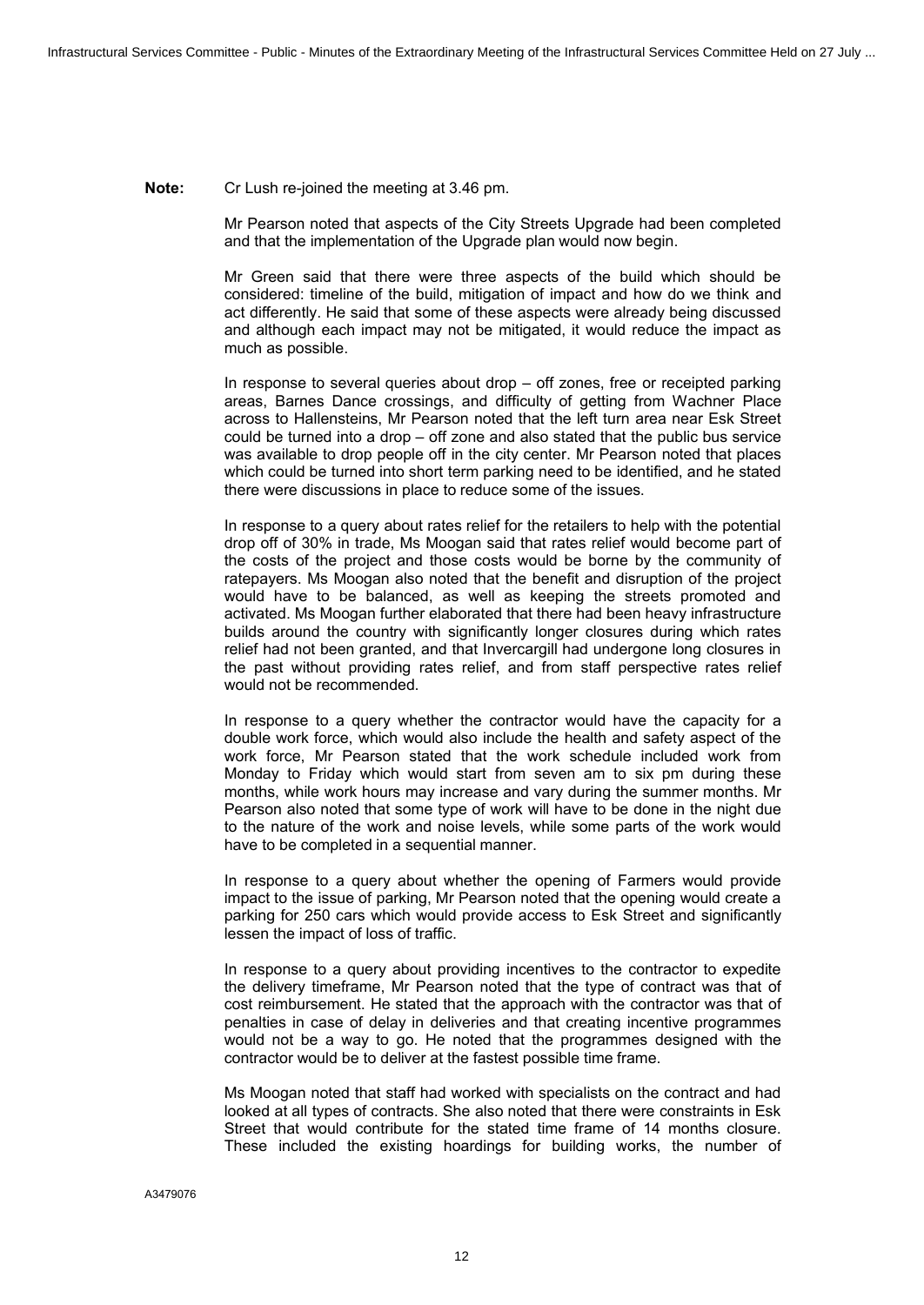underground utilities contractors requiring access to the street, the placement of the existing streets, etc., which all narrow the corridor.

**Note:** Mr Jeff Grant joined the meeting at 4.29 pm.

In response to a query about why the work could not be done during the night, Mr Pearson noted that this project has aspects which would require daylight. He stated that this project would require work on the roads and there could be a risk of disrupting a utility line hence the need for some aspects to be done during daylight.

In response to a query about Barnes Dance crossing at the Kelvin Street end to make it more useful for pedestrians, Mr Pearson noted that they could look into it although he did not believe it would enhance level of service for pedestrians as at this point.

In response to a query about improvement of surface at Wachner Place crossing for elderly and disabled people, Mr Pearson noted that the surface would be improved and an asphalt surface laid to provide a better surface.

In response to a query about the idea of a shuttle service for workers to open up parking spaces for other people, Mr Green noted that the idea had merit and would be discussed with the contractor and sub - contactors.

In response to queries about whether the Māori Celtic Wall would be a visual barrier to crossing of Dee Street and about the future of the wall, Mr Pearson stated at present there were no plans for it, and that whether the wall would be a visual barrier would depend on individual people.

In response to a query about moving the crossing nearer to Hellensteins with a shelter instead of a crossing at Dee Street, Mr Pearson said that installation of signal lights would require a technical aspect and noted that they would look into it.

Moved Cr Clark, seconded Cr Skelt and **RESOLVED** that the Infrastructural Services Committee:

- 1. Receives the report "City Streets Upgrade Design Completion".
- 2. Notes that Downer NZ Limited (Downer) has been selected as the Construction Delivery Contractor for Stage 1 of the City Streets Upgrade project, through a publically offered process and is being considered in the Public Excluded agenda for this meeting.
- 3. Confirms that a future contract extension (Stage 2) may be available to Downer at Council discretion. If exercised, Council approval would be sought for this.
- 4. Confirms that a number of road closures are required to undertake the works in Esk and Don Streets to meet the programme timelines for adjacent developments and that these closures are for extended periods necessary to safely undertake the works.

#### 6. **PUBLIC EXCLUDED SESSION**

Moved Cr Soper, seconded Cr Abbott and **RESOLVED** that the public be excluded from the following parts of the proceedings of this meeting, with the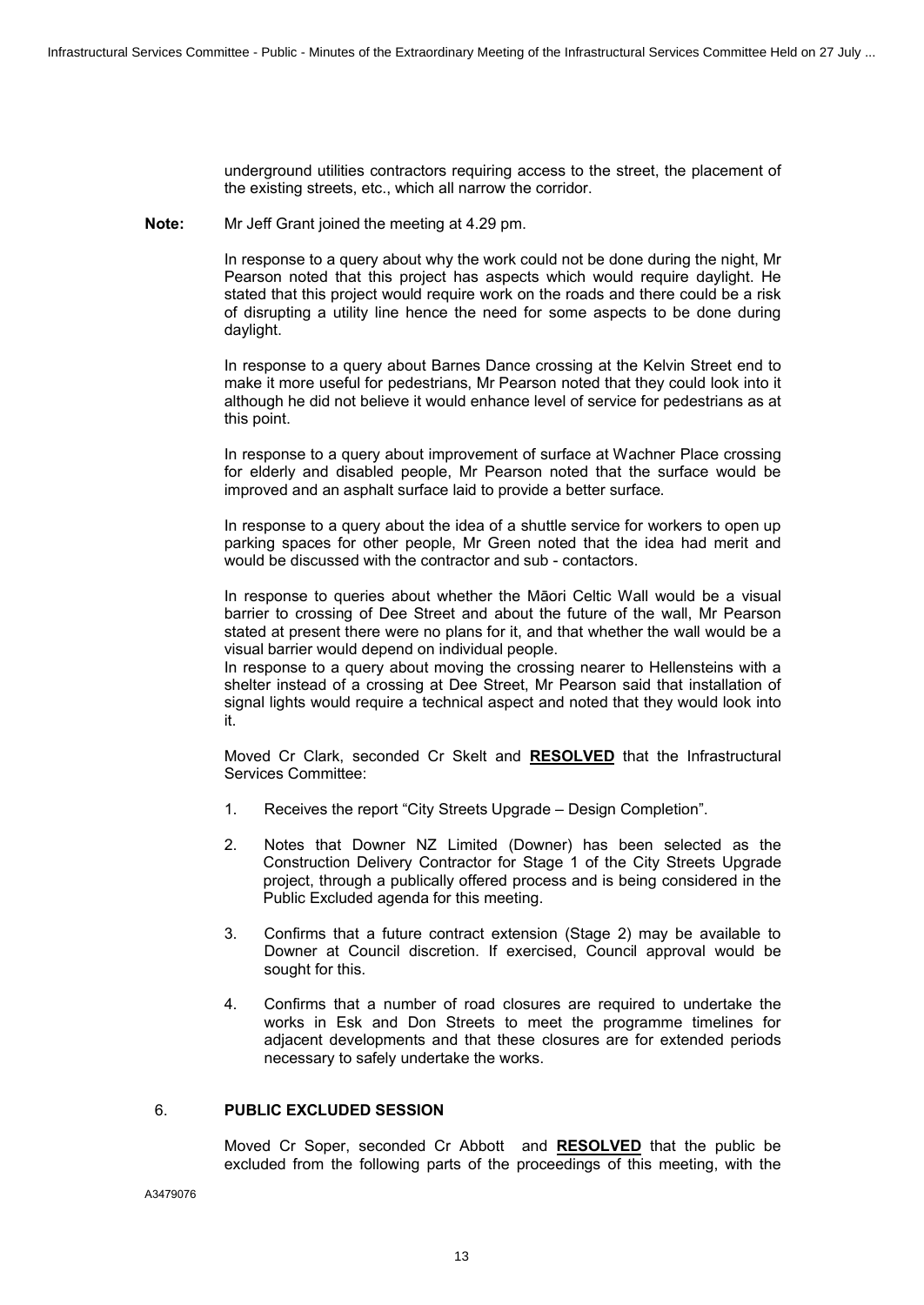exception of the External Appointees, Mr Jeff Grant and Mr Lindsay McKenzie, and Mr John Green, namely:

*(a) City Streets Upgrade – Detailed Cost Information*

The general subject of each matter to be considered while the public is excluded, the reason for passing this resolution in relation to each matter, and the specific grounds under Section 48(1) of the Local Government Official Information and Meetings Act 1987 for the passing of this resolution are as follows:

| οf<br>General<br>subject<br>matter<br>each<br>be<br>to<br>considered    | Reason for passing<br>this resolution<br><b>in</b><br>relation<br>to<br>each<br>matter                                                                                                                                    | Ground(s)<br>under<br>Section 48(1) for the<br>passing<br>this<br>оf<br>resolution                                                                                                                                    |
|-------------------------------------------------------------------------|---------------------------------------------------------------------------------------------------------------------------------------------------------------------------------------------------------------------------|-----------------------------------------------------------------------------------------------------------------------------------------------------------------------------------------------------------------------|
| (a)<br><b>Streets</b><br>City<br>Upgrade - Detailed<br>Cost Information | Section 7(2)(i)<br>Enable<br>local<br>any<br>authority holding the<br>information to carry<br>on, without prejudice<br>disadvantage,<br>or<br>negotiations (including<br>commercial<br>and<br>industrial<br>negotiations) | Section $48(1)(a)$<br>That the public<br>conduct of this item<br>would be likely to<br>the<br>result<br>in<br>disclosure<br>of information for<br>which good reason for<br>withholding would<br>exist under Section 7 |

There being no further business, the meeting finished at 5.10 pm.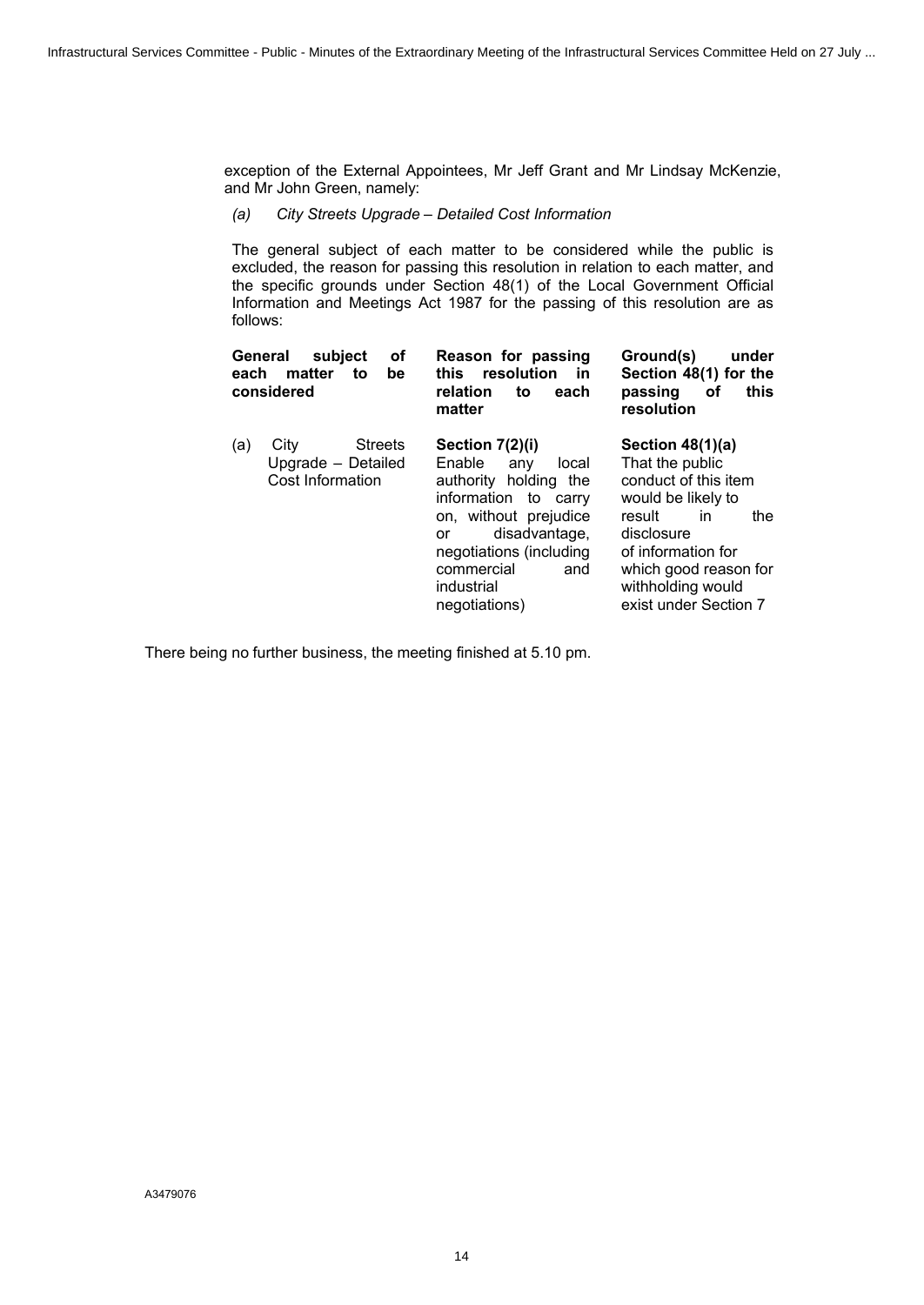# <span id="page-14-0"></span>**TO: INFRASTRUCTURAL SERVICES COMMITTEE FROM: ADRIAN COCKER – OPERATIONS TECHNOLOGIST APPROVED BY: ERIN MOOGAN – GROUP MANAGER, INFRASTRUCTURE MEETING DATE: TUESDAY 3 AUGUST 2021**

#### **COMPLIANCE WITH DRINKING WATER STANDARDS OF NEW ZEALAND**

#### **SUMMARY**

The Three Waters Operations Team have been undertaking upgrades to Fluoride monitoring at the Branxholme Water Treatment Plant.

As part of these works a blown fuse resulted in drinking water compliance reporting being interrupted for approximately 9 minutes.

Any loss of treatments data would, without leniency, be listed in the annual report as noncompliance with the Drinking Water Standards of New Zealand for the full financial year.

Leniency has been applied by Public Health South as they were immediately notified and provided with sufficient evidence that although monitoring was absent, drinking water treatment remained unaffected throughout the outage.

#### **RECOMMENDATIONS**

**That the Infrastructural Services Committee:**

#### **1. Receive the report "Compliance with Drinking Water Standards of New Zealand".**

#### **IMPLICATIONS**

|                | Has this been provided for in the Long Term Plan/Annual Plan?<br>No.                                                      |
|----------------|---------------------------------------------------------------------------------------------------------------------------|
| 2 <sub>1</sub> | Is a budget amendment required?<br>No.                                                                                    |
| 3.             | Is this matter significant in terms of Council's Policy on Significance?<br>No.                                           |
| 4.             | Implications in terms of other Council Strategic Documents or Council Policy?<br>No.                                      |
| 5.             | Have the views of affected or interested persons been obtained and is any further<br>public consultation required?<br>No. |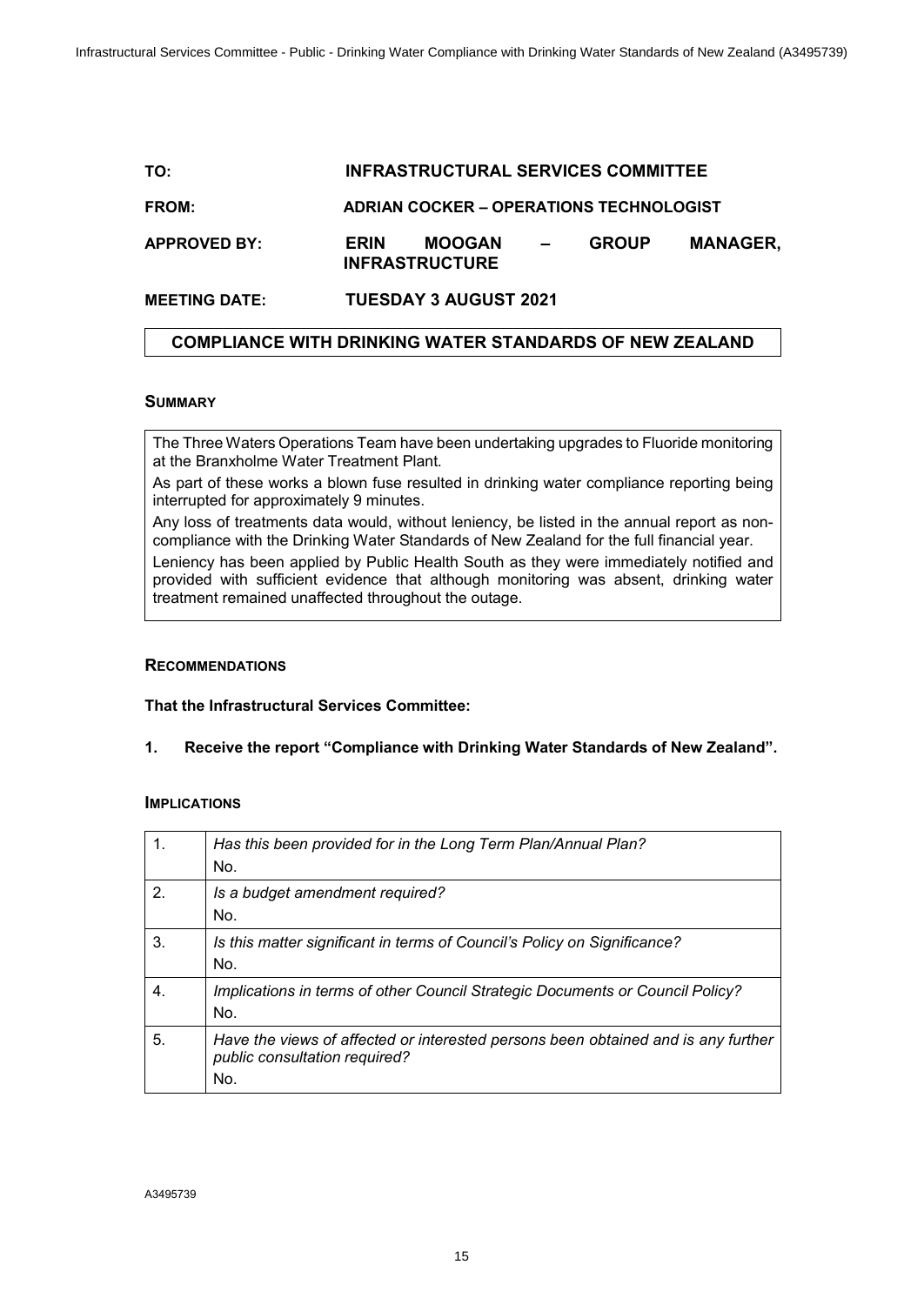#### **BACKGROUND**

The Drinking Water Standards of New Zealand (Standards) specify the minimum compliance criteria for bacteria, protozoa, cyanotoxins (toxins arising from blue-green bacteria) chemicals and radioactive materials of public health significance. The compliance criteria includes Maximum Allowable Values (MAVs) for determinands and operational requirements for associated water treatment processes.

The assessment of bacterial, chemical and radiological compliance requires that the MAVs or operational requirements specified in the Standards are monitored. The steps necessary to demonstrate that a drinking-water supply is in bacterial, protozoal, cyanotoxin, chemical and radiological compliance with the Standards are specifically defined and are dependent on the water source and type of treatment.

A drinking water supply complies with the Standards when the following occur:

- 1. The concentration of a determinand in a sample of the drinking water does not exceed the MAV more often than is permitted, statistically calculated from the 95% confidence level that the MAV is exceed for no more than  $5<sup>%</sup>$ </sup> of the time. Because of financial restraints a lesser level of confidence is accepted for communities up to 500 people.
- 2. An operational compliance does not move outside its limit for more than its allowed frequency or duration of the compliance period.
- 3. The number of measurements made for each compliance criterion is equal or greater than that specified in the Standards.
- 4. Sampling, standardising, testing and reporting requirements of the Standards are adhered to.
- 5. The requirements of the compliance criteria have been met throughout the previous 12 months.
- 6. The remedial actions specified in the Standards and water safety plans have been carried out when there has been a transgression or an excursion beyond an operational requirement.

The compliance monitoring period varies from a day to a year, depending on the determinand and the circumstances. The water supplier must elect (for each supply component) the compliance criteria that they intend to achieve in order to demonstrate compliance with the Standards. Monitoring is not required when a process is not operating, or during circumstances where online monitoring is taken offline for servicing or calibration.

When something goes wrong and we treat water outside the parameters of the Standards we would automatically lose compliance. Similarly, if we are unable to provide the required level of data monitoring for each parameter we lose compliance. The Standards allow for us to apply for leniency to account for when things go wrong. If it is a short loss of data leniency may be applied but only with sufficient evidence to prove that treatment processes were not affected.

#### **LOSS OF MONITORING DATA DURING JULY UPGRADES**

The Three Waters Operations Team have been undertaking upgrades to Fluoride monitoring at the Branxholme Water Treatment Plant. As part of these works a blown fuse resulted in drinking water compliance reporting being interrupted for approximately 9 minutes.

The Ministry of Health must report to the Director General such that they can publish an annual report on drinking water. This has the consequence that the loss of treatment data would, without leniency, be listed in the annual report as non-compliant for the year.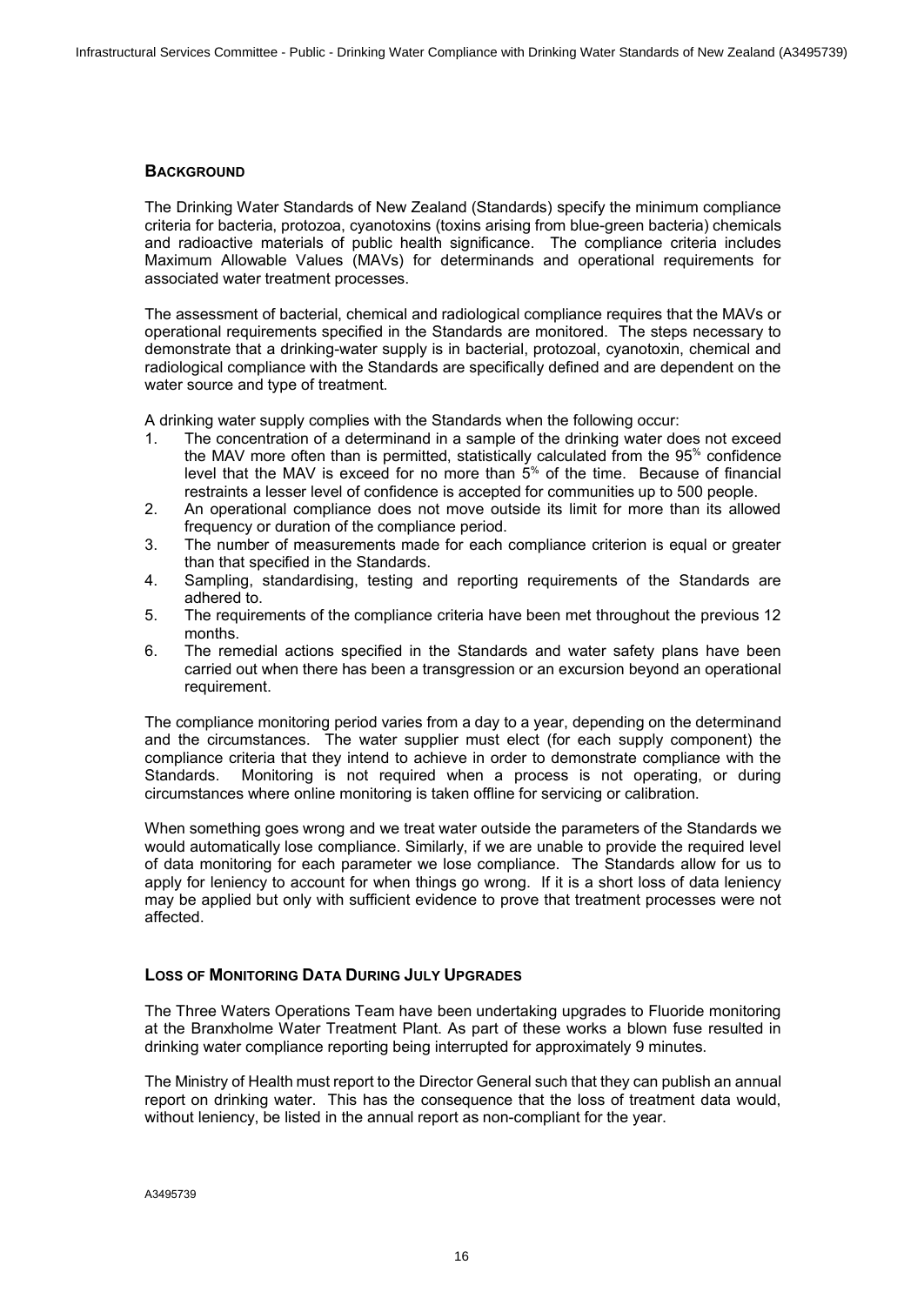We have worked through what transpired with Public Health South (contractor to the Ministry of Health) confirming that visual monitoring of treatment was in place during the outage. We were able to supply enough evidence such that leniency has been granted by Public Health South.

However with the change of powers to the new drinking water regulator Taumata Arowai later this year the ultimate decision over Annual Compliance is expected to sit with them. Retaining our treatment compliance has been accepted by our Ministry of Health representative, however there is a risk this may not be accepted by annual report assessors from Taumata Arowai at the end of the financial year. If it is not accepted this would impact on our drinking water compliance for the full financial year.

It is important to note that leniency has been applied by Public Health South as they were immediately notified and provided with sufficient evidence that although monitoring was absent, drinking water treatment remained unaffected throughout the outage. If there was any breakdown of treatment it is very unlikely that leniency would have been granted. Similarly if the data loss was greater than 15 minutes it is very unlikely that leniency would have been granted.

#### **FURTHER INFORMATION ON DRINKING WATER IN INVERCARGILL**

In Invercargill we are required to achieve compliance for our Water Treatment Plant at Branxholme and our 2 water Distribution Zones, Invercargill and Bluff.

#### **Branxholme**

Branxholme Water Treatment Plant must achieve Bacterial Compliance, Protozoal Compliance and Chemical Compliance (for the addition of fluoride to our water supply).

#### *Bacterial Compliance*

Branxholme uses continuous chlorination as the Bacterial Compliance Criterion. The Compliance monitoring period is one day – i.e. each new day is a different compliance period. To prove compliance we must continuously monitor several parameters of the water leaving the treatment plant. Continuously monitor means that relevant data must be recorded and stored at a maximum of 1 minute intervals. The treated water parameters that are required to be continuously monitored are pH, Free Available Chlorine, Free Available Chlorine equivalent, flow, Chlorine Contact Time and turbidity. At the end of each day (the Monitoring Period) the stored data is interpreted to claim compliance. In the event of a chlorination breakdown we may be able to claim compliance by the use of our UV Reactor.

#### *Protozoal Compliance*

Branxholme uses Coagulation, sedimentation and filtration processes for Protozoal Compliance. The Compliance monitoring period is one month. To prove compliance we must continuously monitor and record the turbidity of the water from each of 12 filters, again at a maximum of 1 minute intervals. As another 'barrier to infection" we have the ability to use our UV Reactor for protozoal compliance. In this case we continuously monitor and record the UV Transmission of the water, the UV dose and the turbidity of the water at the UV Reactor; again at a maximum of 1 minute intervals.

#### *Chemical Compliance*

At present the only chemical that we must prove compliance for is fluoride. This is because we add fluoride to our water in concentrations that may exceed  $\frac{1}{2}$  the maximum Allowable Value for Fluoride. Compliance is proved by chemical dosing calculations, an on-line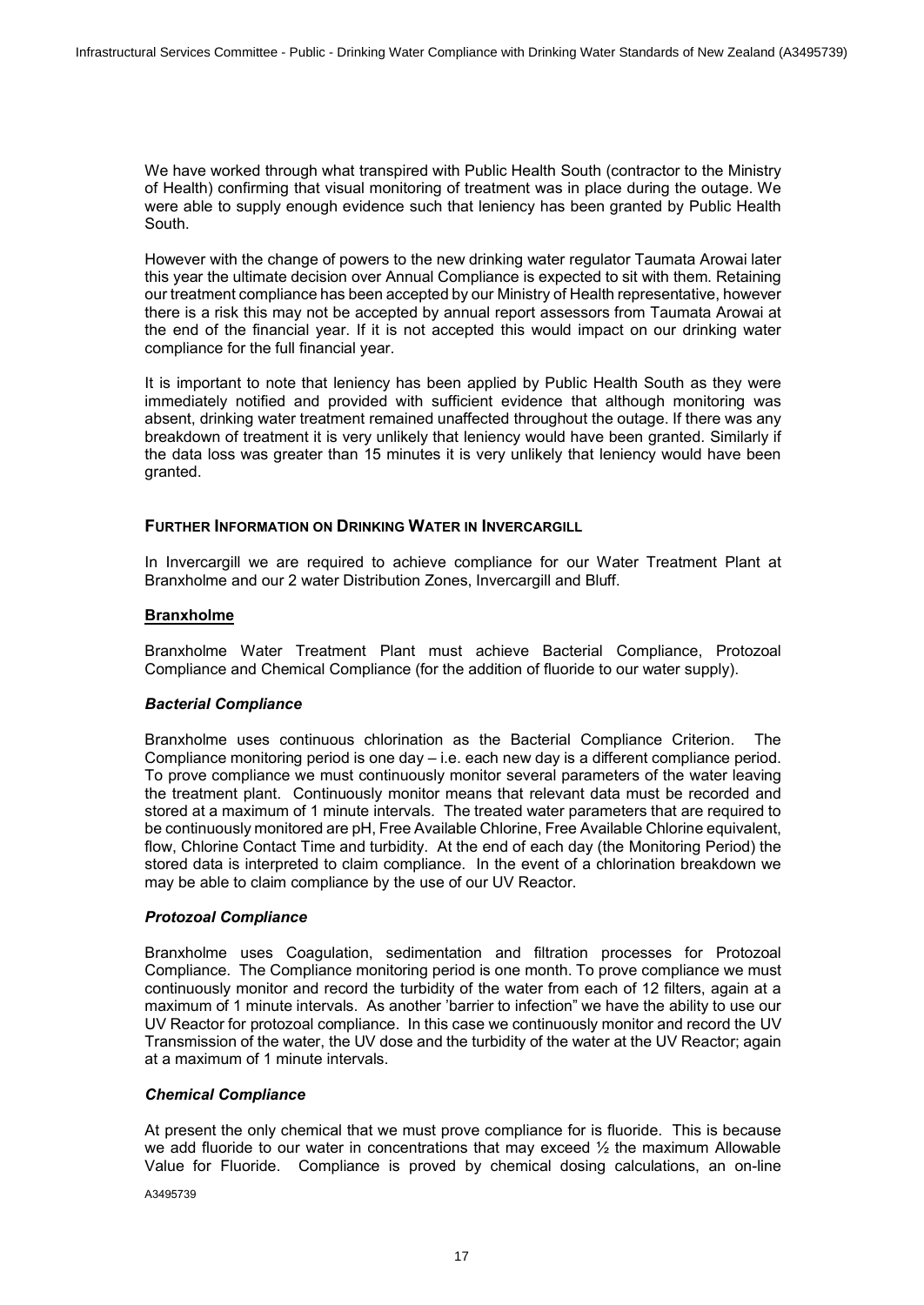continuous meter and also physical testing of the water for fluoride by a Ministry of Health registered laboratory (in our case we test in-house at the ICC Clifton Laboratory).

#### *Cyanotoxin Compliance*

Because our source water has not (yet) been subject to algal blooms of cyanobacteria we are not subject to Management Controls for this parameter as outlined by the Standards.

#### *Radiological Compliance*

Because we use a surface water (Oreti River) as our water source we are not at present required to test for Radiological Contamination.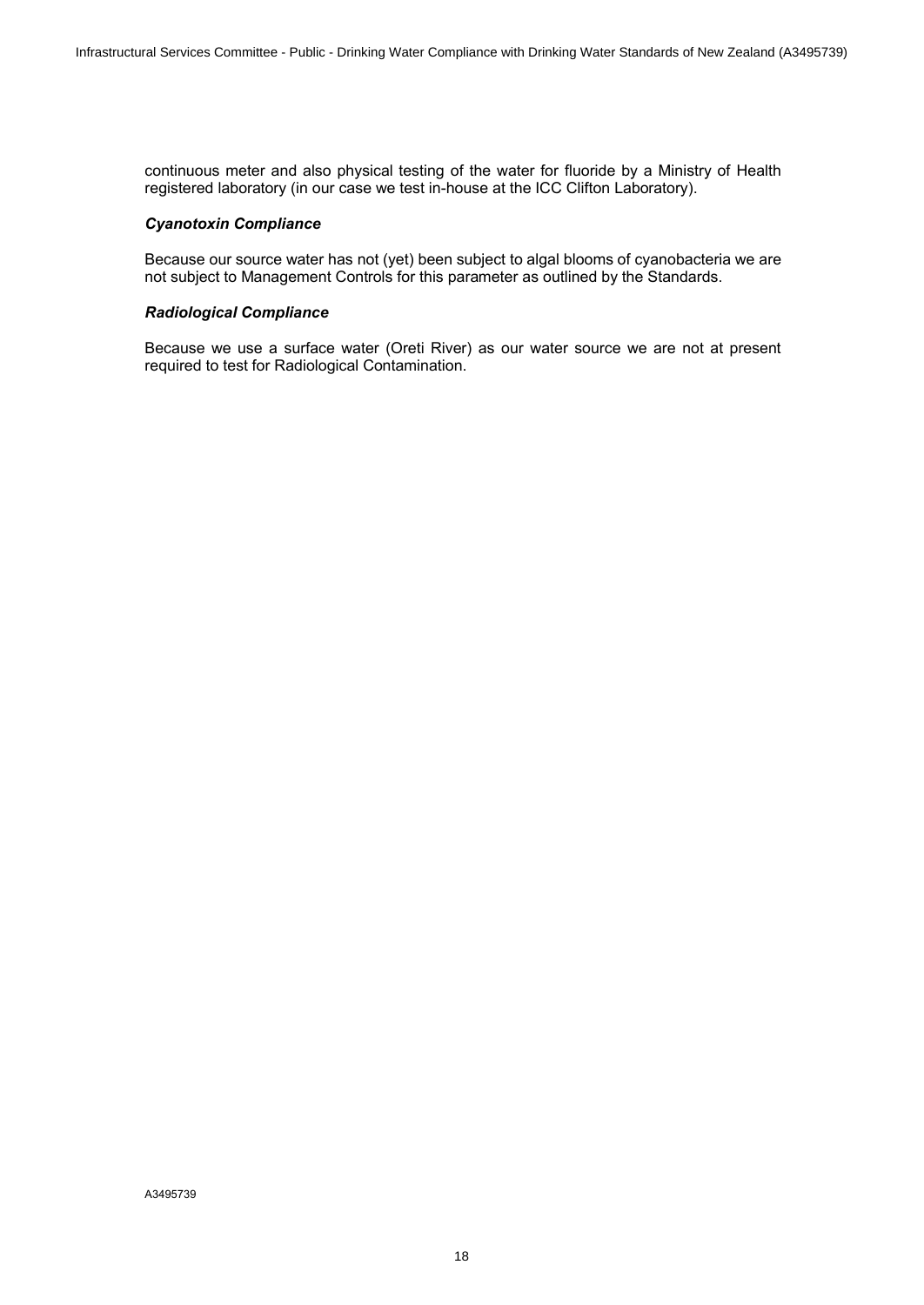# <span id="page-18-0"></span>**TO: INFRASTRUCTURAL SERVICES COMMITTEE FROM: INVERCARGILL CITY HOLDINGS LIMITED AUTHORISED BY: ANDREW CAMERON – GENERAL MANAGER MEETING DATE: TUESDAY 3 AUGUST 2021**

### **ELECTRICITY INVERCARGILL LIMITED – ELECTRIC VEHICLE CAPACITY**

#### **SUMMARY**

Electricity Invercargill Limited is preparing its network for increased electrification from both transport (electric vehicles) and decarbonisation (removal of boilers).

The network assets of Electricity Invercargill Limited at the high level voltage level are well placed to meet this demand with significant investment having occurred in key substations.

#### **RECOMMENDATIONS**

**That the Infrastructural Services Committee**

- **1. Receives the report "Electricity Invercargill Limited Electric Vehicle Capacity".**
- **2. Notes that Electricity Invercargill Limited is well placed to meet projected demand as a result of vehicle electrification and decarbonisation.**

#### **IMPLICATIONS**

| 1. | Has this been provided for in the Long Term Plan/Annual Plan?<br>Not applicable                                                                                                                                             |
|----|-----------------------------------------------------------------------------------------------------------------------------------------------------------------------------------------------------------------------------|
| 2. | Is a budget amendment required?<br>Not applicable                                                                                                                                                                           |
| 3. | Is this matter significant in terms of Council's Policy on Significance?<br>No.                                                                                                                                             |
| 4. | Implications in terms of other Council Strategic Documents or Council Policy?<br>Yes. Electricity Invercargill Limited is recorded as a strategic asset for its ability to<br>meet the electricity demands of Invercargill. |
| 5. | Have the views of affected or interested persons been obtained and is any further<br>public consultation required?<br>Not applicable                                                                                        |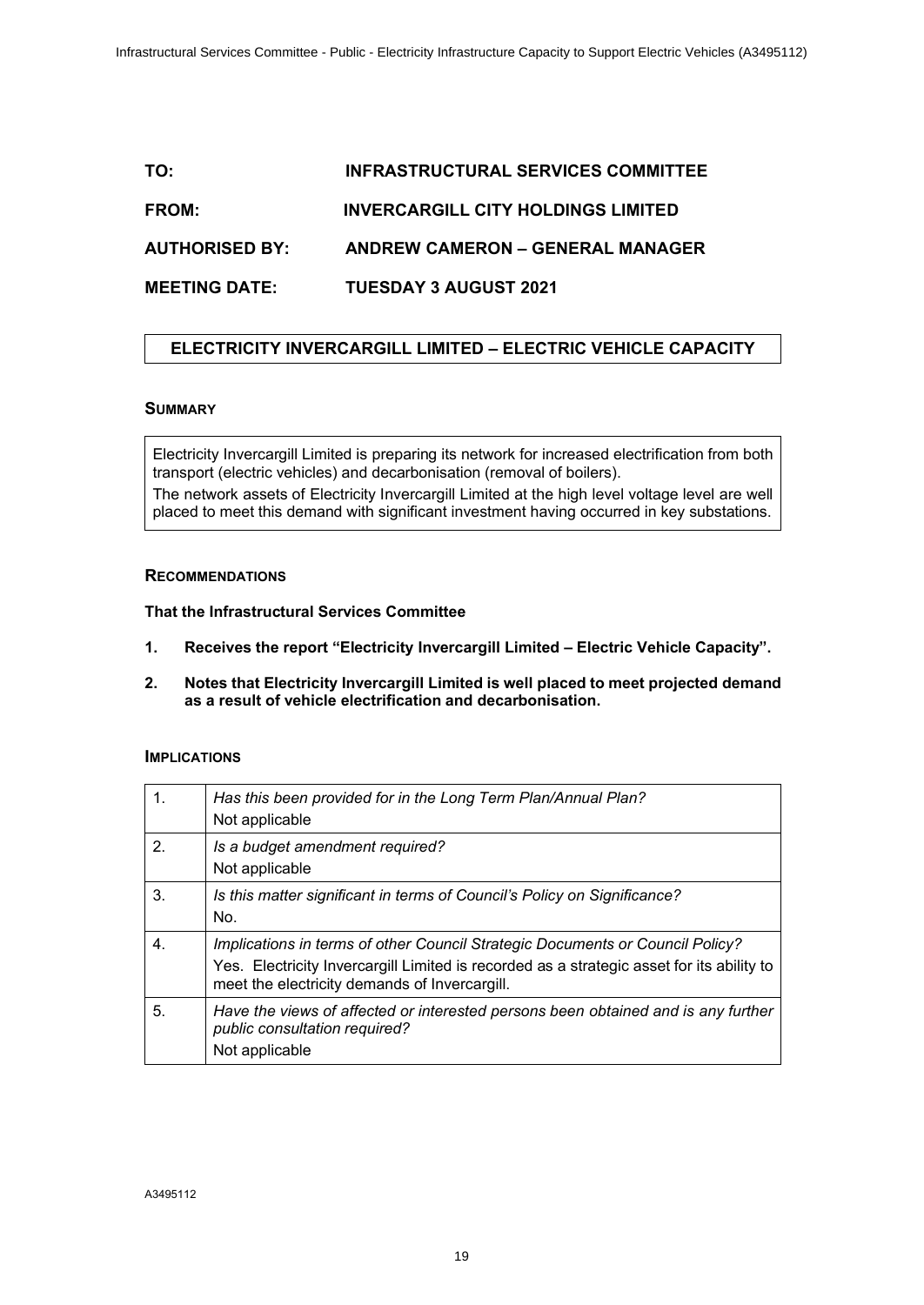#### **BACKGROUND**

Electricity Invercargill Limited (EIL) has been requested to provide an update to this committee on its preparedness for the upcoming electrification of transport. The response from EIL is set out below:

EIL is preparing its network for electrification of both transport (electric vehicles) and process hear (removal of coal boilers in places like schools and more importantly, industry).

Understanding electricity usage trends and how electric vehicle charging will impact the network is central to this work. For current electric vehicles (EVs), EIL know 95% of the charging is happening 'in home', not at fast charging facilities (e.g. ChargeNet fast chargers). Therefore EIL is fully expecting around 90-95% of charging to happen in customer's homes (garage). This is a great opportunity, effectively moving the petrochemical fuel station into people's homes and "fuelling" through electricity network use. EIL are forecasting that there will be a circa 50-60% increase in energy usage in residential homes through to 2050, moving from around 8,000 Wh pa to 12,000 - 13,000 kWh.

EIL will use load shifting to manage this where possible. This load shifting will be having pricing incentives to move charging to off peak times, typically overnight. This load shifting is not new; it is done for hot water heating and night store heating. Storing energy in a car battery will be partly managed the same (like storing hot water in a hot water system).

The EIL network is well placed, especially when compared to a lot of other electricity networks. Full smart meter penetration is now in place, so we can see what is happening down to the individual customer level and through the smart meters and will be able to facilitate this load shifting with customers. This is known in the industry as "LV (low voltage) Network Visibility".

EIL also fully anticipate that the take up of EVs won't be 'geographic linear'. For EIL, we are planning for EV uptake to occur sooner in higher socio-economic suburbs. This is built in to the planning.

Finally, EIL believe the network assets at the high voltage level are well placed to meet this increased demand. Significant investment has occurred at the two key zone substations; Spey Street and Southern (being completed this year).

#### **CONCLUSION**

EIL is working to ensure that it is prepared to the upcoming changes to electricity consumption. One of these changes will be driven by the electrification of vehicles. EIL is also preparing for further changes to electricity consumption in the future.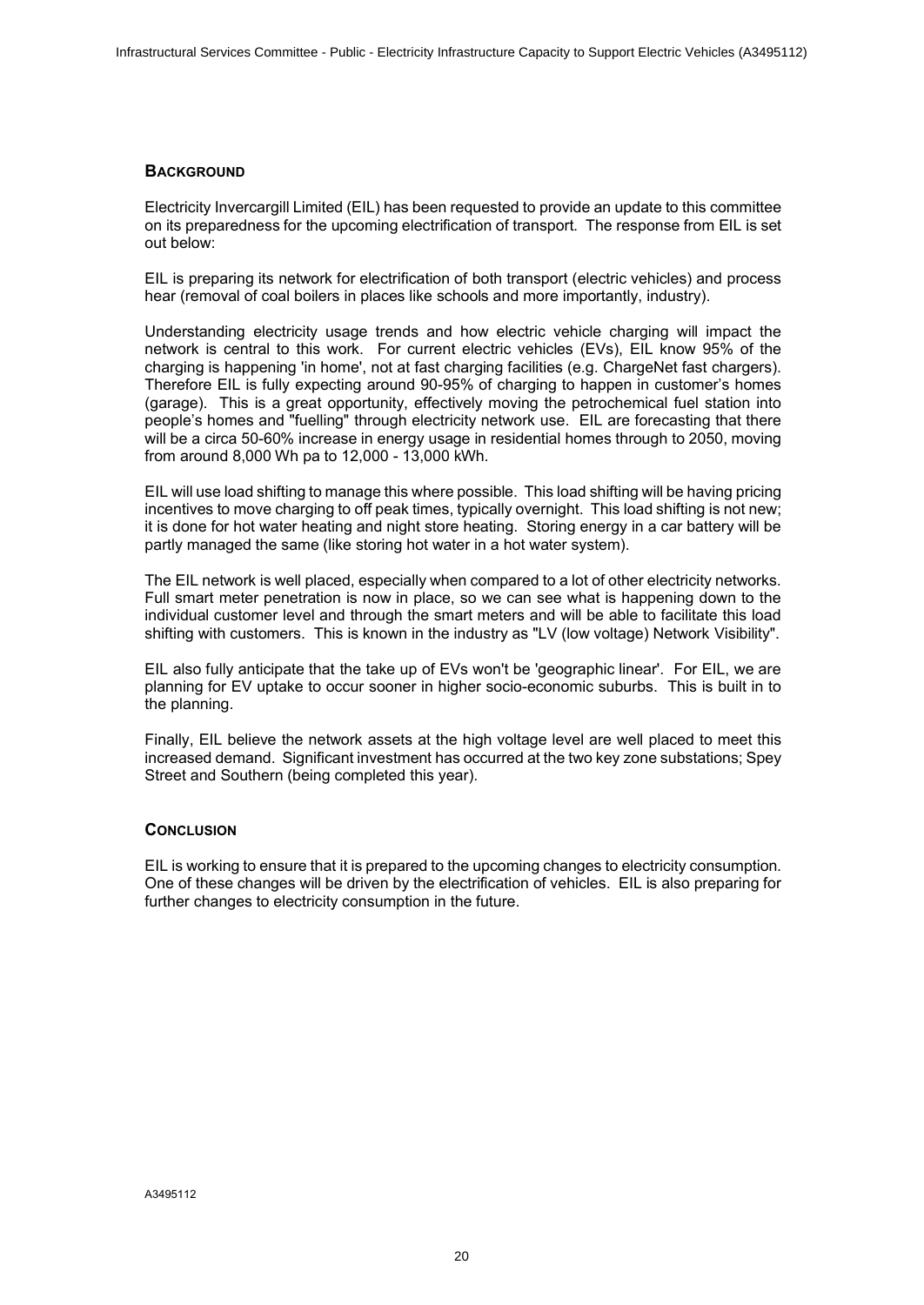### <span id="page-20-0"></span>**TO: INFRASTRUCTURAL SERVICES COMMITTEE**

#### **FROM: GROUP MANAGERS**

**AUTHORISED BY: CLARE HADLEY – CHIEF EXECUTIVE**

**MEETING DATE: TUESDAY 3 AUGUST 2021**

### **ACTIVITY REPORT**

#### **SUMMARY**

This report provides an update on a wide range of activities across the Council.

#### **RECOMMENDATIONS**

#### **That the Infrastructural Services Committee receives the report "Activity Report".**

#### **LEISURE AND RECREATION**

#### **Aquatic Services – Splash Palace (May/June 2021)**

Participation numbers are remaining consistent with the previous two months. Overall, with the year to date having several interruptions due to Covid-19, participation numbers are heading towards pre Covid-19 levels.

#### *Participation and Visitation Statistics*

|         | Feb    | Mar    | Apr    | Mav    | Jun    | <b>EOY Total</b> |
|---------|--------|--------|--------|--------|--------|------------------|
| 2020/21 | 28.401 | 36.824 | 36.618 | 35.075 | 30.104 | 374.934          |
| 2019/20 | 40.262 | 23.229 | 0(L4)  | 12.315 | 23.217 | 331.051          |

#### *Hydroslide*

Hydroslide participation numbers are consistent during the week with weekends being busier. Pool staff are looking at some options to encourage more users during the week which includes a Friday teen night and a student discount.

#### *Hydroslide Participation Numbers*

|                         | May   | Jun   | Total |
|-------------------------|-------|-------|-------|
| 2020/21                 | 4.750 | 3.169 | 7,919 |
| Old slide - average use | 2,932 | 2,932 | 5,864 |

Now the slides have started to settle into a pattern of use, staff are undertaking reviews of both the cleaning and café services to ensure we have adjusted to the changed demand and are able to offer a more efficient and effective service for our community.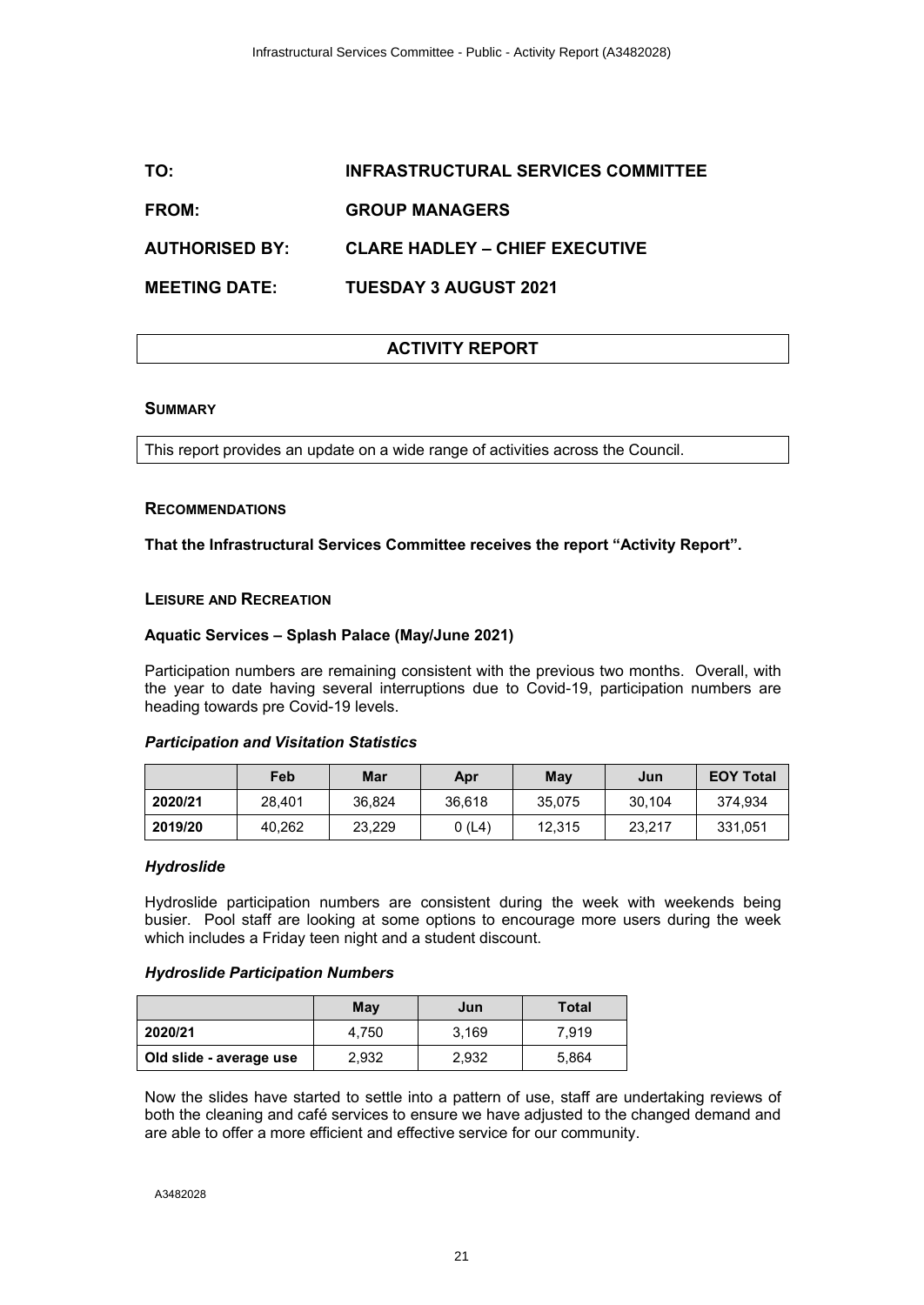#### *Learn to Swim*

Splash Palace has engaged Swimming New Zealand to undertake a review of the Learn to Swim programme. This review will provide management with an in-depth report of where it is doing well and where changes can be made to improve the delivery of this programme to the community. The review is scheduled to take place over six months commencing on 5 July.

#### *Asset Management*

We have agreed with the hydroslide contractor to do a variation to contract to remove the old hydroslide as per the resource consent.

The new body slides were closed from 28 June to 2 July to tidy up some joints inside the slide.

Exterior painting of Splash Palace is about 90% completed, as delayed somewhat due to weather. This will be completed in spring.

#### **Parks and Recreation (May/June 2021)**

As autumn is the optimum planting season, the Parks and Recreation team have recommenced the Plant Our Population initiative which has an aim of planting 54,200 native plants within the Invercargill City Council boundary. This was the population of Invercargill in March 2020 when the project was launched. Last year 16,000 plants went in the ground, and this financial year we have planted 19,407 native plants.

Our work in partnership with the Ara Poutama Aotearoa / Department of Corrections has recently been highlighted through a media release. This detailed that with the ongoing support of crews from Corrections and Community Work, its estimated that Council has added about 10,400 hours of labour each year to important local projects. This equates to hundreds of thousands of dollars' worth of labour and value to the Council and community over the past couple of years.

At Teviot Street Reserve, the Parks and Recreation team has been collaborating with the Teviot Street Community, YMCA and Healthy Families Invercargill to improve the reserve so that it can deliver better wellbeing outcomes. An estimated 75-80 community volunteers, mostly young people, joined in a Big Dig event recently to plant specimen trees, native shrubs and install a basketball hoop.

Invercargill City Council Parks staff and Ngai Tahu kaumatua Michael Skerrett, of Waihopai runanga welcomed two new Kākā to the Aviary when they were released into the native flight (Aviary facility). This new Kākā pair, who joined us from Natureland in Nelson, will help contribute to the national captive breeding programme.



#### *Motupohue Bluff Hill Wilding Pines*

Contractors have completed 75% of the pine control on Bluff Hill. As this job was not finalised in the 2020/2021 financial year, Environment Southland is to prepare a report to MPI to request \$29,323.74 be carried over to the 2021/2022 financial year. If approved, this work will be carried out in September/October 2021.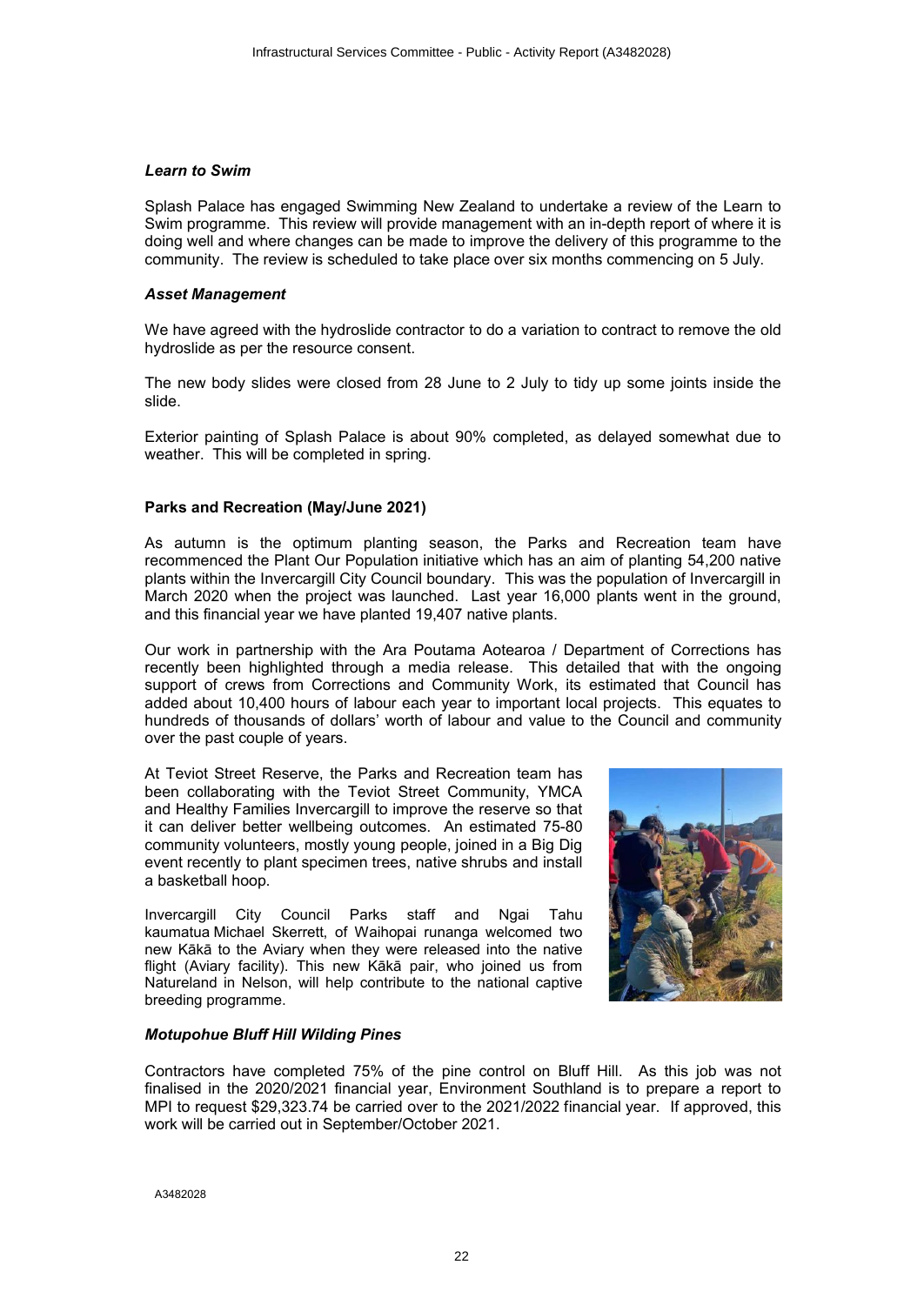#### *Parks Performance*

Audits are undertaken throughout the year in a randomised order by a specific team to reduce variation. In total, 182 site audits were completed which captured Play Equipment, Turf, Horticulture, Infrastructure, and Service Network. Across these areas 63% of our Parks and Reserves had a condition assessment of either Excellent (3) or Good (112), with 37% scoring Average (61) or Poor (6). The information this audit produces enables staff to make informed investment decisions based on accurate condition assessments, noting that if the audit identifies health and safety related issues that these are addressed immediately, otherwise the remedial work is programed appropriately. This financial year is the first a whole condition assessment audit cycle has been completed, which will create a baseline for future years.

Whilst undertaking this audit the team checked 303 Park Seats, 85 Picnic Table, 708 Signs, 204 Swings, 32 Seesaws and many, many other items!

#### *Capital Projects - Memorial Projects from PGF Funding*

The Cenotaph restoration work began in continuation of the projects funded by the Provincial Growth Fund. It is anticipated this work, with good weather, will be completed in August 2021 and will involve masonry work of the cenotaph, re-silvering of the names, repairs of historic lighting and restoration of bronze damage.

#### **INFRASTRUCTURE**

#### *Key Performance Indicators*

Council's core infrastructure assets continue to perform at a high level. June saw 100% compliance of drinking water assets with National Drinking Water Standards, and 100% compliance with our Waste Water and Storm Water discharge consents.



#### *Unsealed Roads*

Council has been experiencing a higher level of complaints about its unsealed roads over this winter period. Council has acknowledged to a number of residents that levels of service on their roads are not at the level we would like to see. ICC and our contractors are balancing doing what we can to address these issues, noting that any heavy grading of these areas over winter would exacerbate the problems.

Work has been engaged to review the performance of our unsealed roads network, and develop an improved maintenance and renewals approach moving forward.